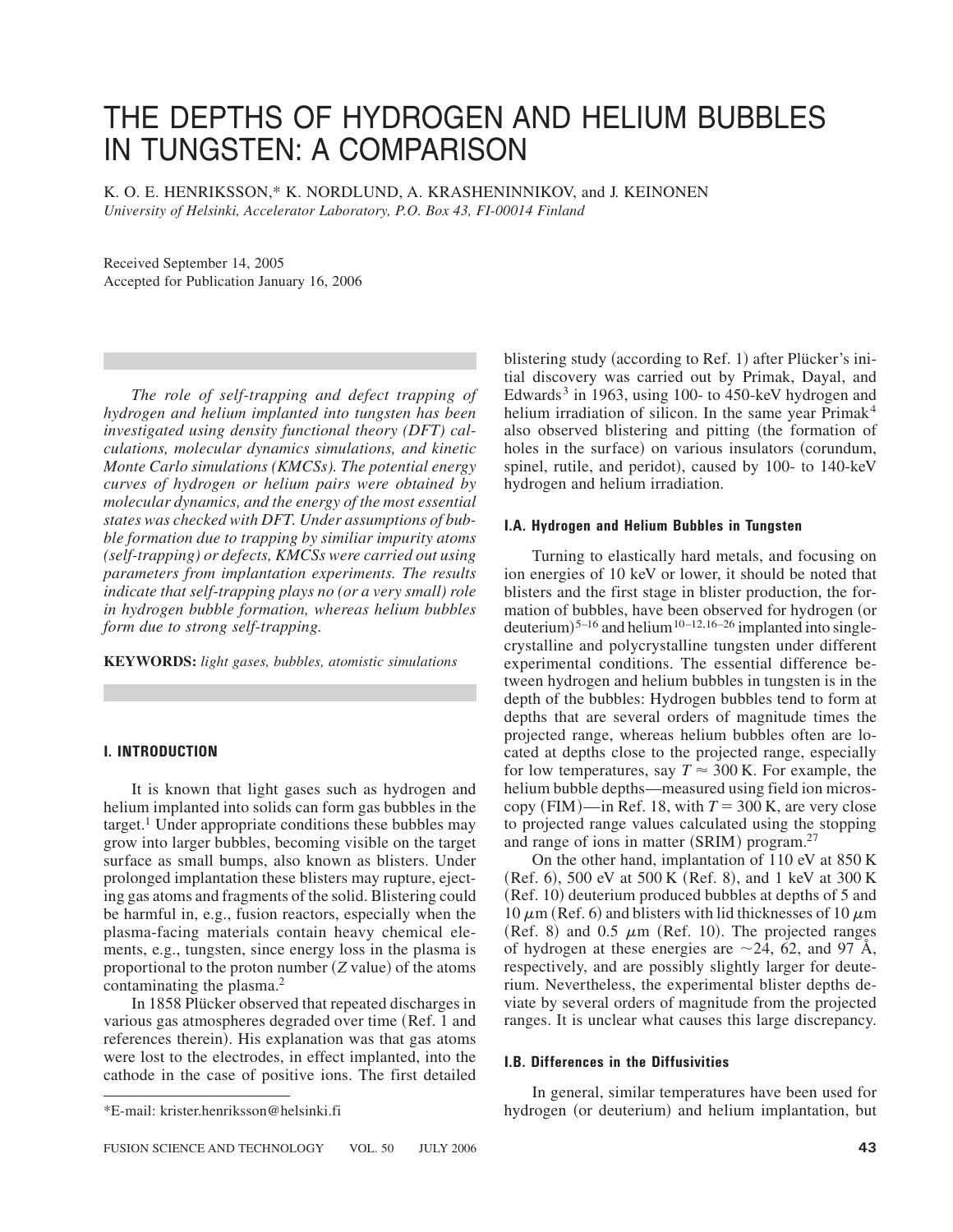the fluxes and fluences have in most cases been larger for hydrogen implantation than for helium. If the time between insertion of ions is shorter for hydrogen than for helium, then hydrogen should be less able to escape the implantation region and therefore should cluster more closely to the surface than helium, all other conditions being similar. The fluence should mainly affect the size of the bubbles, not their depth, at least in the beginning of the bubble formation process. As bubbles grow, they will obstruct the inflow of ions, thereby influencing the subsequent average depth of both atoms and bubbles.

It is possible that different migration rates could explain the different bubble depths, if hydrogen diffuses significantly faster than helium at similar temperatures. There exist several different values for the diffusivity  $D(T) = D_0 e^{-E_M/(k_B T)}$  of hydrogen and its isotopes in tungsten, measured over various temperature ranges. $28-33$ The result that is recommended by at least Causey and Venhaus<sup>2</sup> and Causey<sup>34</sup> is that of Frauenfelder:  $(D_0, E_M)$  =  $(4.1^{+5.0}_{-2.0} \times 10^{-7} \text{ m}^2 \text{s}^{-1}, 0.39 \pm 0.09 \text{ eV})$  (Ref. 30), obtained for temperatures of 1100 to 2400 K. For helium we have from the literature  $(D_0, E_M) = (4.7^{+9.2}_{-3.3} \times$  $10^{-7}$  m<sup>2</sup> s<sup>-1</sup>, 0.28 eV) (Ref. 35). The ratio of the diffusivities is  $D_{\text{H}}/D_{\text{He}} = (0.9 \pm 1.3) \exp[-(0.11 \pm 0.09)]$  $(k_BT)$ ]. At  $T = 300$  K, the ratio is  $0.01 \pm 0.05$ , i.e., quite small, which indicates that helium migrates much faster than hydrogen.

However, the migration of hydrogen in tungsten is complicated by the possibility of nonclassical (quantummechanical) diffusion at "low" temperatures, especially if "low" is close to 300 K. At least one study, by Macrander and Seidman,<sup>36</sup> indicates that hydrogen is able to diffuse quantum-mechanically in tungsten. In this study, 200-eV hydrogen molecules were implanted into singlecrystalline regions of a tungsten sample held at 29 K. The sample was then analyzed by FIM. The analysis showed that the hydrogen atoms had left the implanted region. From the data, Macrander and Seidman estimated a lower bound of the diffusion constant of  $D(29 \text{ K}) = (1 - 10) \times$  $10^{-22}$  m<sup>2</sup> s<sup>-1</sup>. In comparison, the Frauenfelder result implies a classical diffusion constant of  $6.9 \times 10^{-75}$  m<sup>2</sup> s<sup>-1</sup> at this temperature, i.e., that hydrogen atoms are for all practical purposes immobile.

It is, however, unknown below which threshold temperature quantum-mechanical migration  $(QMM)$  of hydrogen and its isotopes becomes important. One may perhaps estimate the threshold temperature in tungsten by investigating other body-centered-cubic (BCC) metals where QMM has been established. From the data for vanadium, niobium, and tantalum in a review of hydrogen diffusion in metals by Wipf,<sup>37</sup> one can calculate a threshold homologous temperature  $T_{COM}/T_m$ . Here,  $T_m$  is the melting temperature in units of kelvin. Using the plots provided by Wipf and appropriate melting temperatures,<sup>38</sup> one obtains  $0.17T_m$ ,  $0.10T_m$ , and  $0.07T_m$  for vanadium, niobium, and tantalum, respectively. Since tantalum and tungsten are adjacent BCC metals (with similar lattice parameters) on the same row in the periodic table, one may perhaps expect that QMM in tungsten becomes important at a threshold homologous temperature similar to that of tantalum. If this can be argued, then a threshold temperature in the neighborhood of  $\sim 0.1 T_m = 370$  K, or  $\approx 100$ °C, is obtained with the melting temperature  $3695 K (Ref. 38)$ . However, the data in Ref. 37 show also that even at a temperature of some 50% below the onset of QMM, the migration is still at most about one order of magnitude faster than one could expect from extrapolation downward of the classical high-temperature migration curve. Moreover, QMM is observed only for hydrogen and not deuterium or tritium for these metals. $37$  Considering this, we can conclude that even accounting for possible QMM, almost certainly hydrogen and definitely deuterium and tritium do not diffuse faster than helium close to room temperature.

## **I.C. Trapping of Hydrogen and Helium in Tungsten**

Since hydrogen migrates more slowly or about as fast as helium at room temperature, a difference in migration rates cannot explain the much larger depths of hydrogen bubbles. There are at least two other possibilities for explaining the different depths: (a) the lateralstress model for blistering and (b) different self-trapping or defect-trapping behavior.

In the lateral-stress model of blistering,  $39,40$  the formation of blisters is attributed to the buildup of stress, caused by the implanted ions and the irradiation-created damage. The stress has a maximum value at a depth larger than the projected range of the ions. This model for blister formation has not been established firmly, which is also true for the alternative gas-pressure model for blistering. In this latter model the formation of large surface bubbles is thought to be the result of many smaller bubbles in the implantation region cracking into a common volume due to their high pressure. Martynenko<sup>41</sup> has made a comparison of the two models in the case of blistering by helium ions. The conclusion from the calculations, using a simplified interatomic potential for helium, and considering the interplay between helium atoms and vacancies, is that the lateral-stress model would dominate at "low" temperatures (presumably  $T/T_m \le 0.2$ ; see Ref. 40, where  $T_m$  is the melting temperature of the material), and the gas-pressure model at high temperatures. The transition could possibly be identifiable by the change of the surface topography: Blisters with well-defined thicknesses and diameters (their interdependence is predicted by the lateral-stress model) are replaced by exfoliation of flakes and lumps. The condition  $T/T_m \sim 0.2$  corresponds to  $T \sim 740$  K for tungsten. Corresponding conditions for hydrogen are not known to us. In this study we will not try to establish which model, the lateral-stress or the gas-pressure, has more merits. Instead, we can say that provided hydrogen or helium gas bubbles play an important role in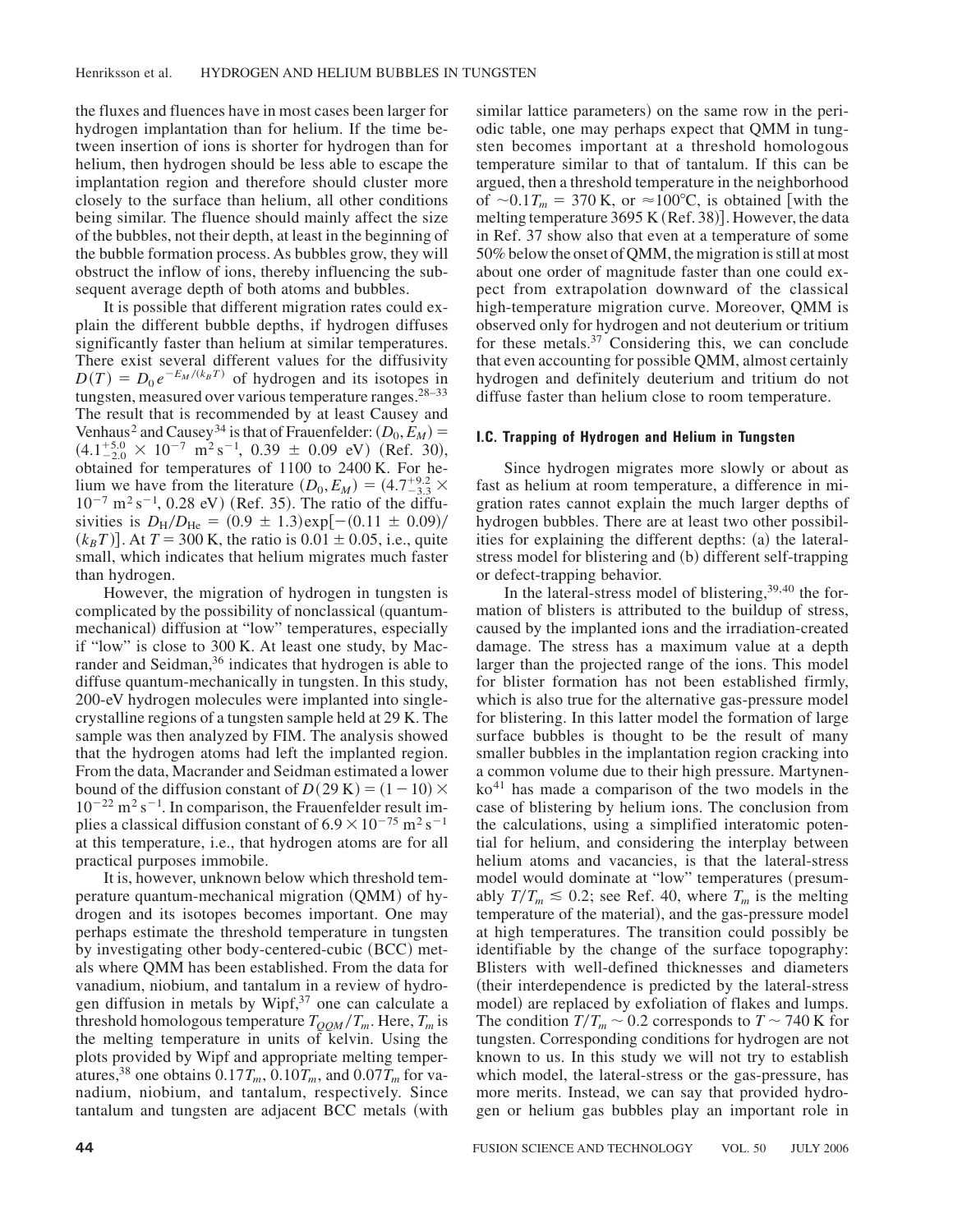blister formation, our results should be of relevance to blistering.

There is still one important possibility for the vastly different experimental depths of hydrogen and helium bubbles, and that is different self-trapping and defecttrapping behavior. Picraux<sup>42</sup> considered the following six defect types that could possibly trap hydrogen atoms: other hydrogen atoms, single vacancies, impurities, host interstitial atoms, extended defects like dislocations (and grain boundaries), and small vacancy or interstitial clusters.

The possibility of self-trapping of hydrogen has previously been discussed in the literature. According to Switendick $43$  there are two highly simplified models for treating hydrogen in metals. These are the proton model and the anion model. In the proton model the electrons from the inserted hydrogen atoms are added at the Fermi level and thus transferred to the "electronic sea" of the solid. In the anion model the hydrogen atoms induce low-lying electronic states, attracting charge to the local neighborhood. In both models, the hydrogen atom is turned into a localized charge. By these general arguments the interaction between two hydrogen atoms close to one another would always be repulsive. Calculations of electron structure by Nørskov $4\overline{4}$  using the jellium model indicate that H-H interaction would indeed be repulsive in most metals. According to Nørskov, this is understandable from the  $H_2$  induced density of states, which indicate that the antibonding  $H<sub>2</sub>$  orbital is filled at densities normal for metals. In addition, McLellan<sup>45</sup> notes there are indications that the H-H interaction in vanadium, niobium, and tantalum is very weak, but it is possible that the interaction can change from attractive to repulsive when the hydrogen concentration is increased.

In general, effective medium calculations in combination with experimental findings indicate there is a simple recipe for determining what kinds of defects are able to trap hydrogen. $46-48$  For the high-density metals, anything that locally lowers the electron density will enhance the stability of hydrogen impurities. The list of defects that may trap hydrogen then includes vacancies, voids, and substitutional impurity atoms (which are smaller than the host lattice atoms). Dislocations and interstitials may also provide trapping sites, due to the relaxation of the surrounding lattice. One may order the defects according to how strongly they trap hydrogen in the following way: dislocation, vacancy, and void (or cavity). Here, dislocations provide the weakest trapping, and voids provide the strongest. In addition, since the interstitial electron density in metals is larger than what is optimal for hydrogen, interstitial hydrogen atoms will induce a local expansive relaxation of the lattice.<sup>48</sup> This in turn may provide nearby locations with weaker-than-normal electron density, at which additional hydrogen atoms may become trapped. In the following we will not be concerned with the exact nature of the defect traps. For our purposes there are only two categories of defect traps:

(a) traps that can accommodate only a few impurity atoms (hydrogen, helium) and therefore are unable to grow into bubbles and (b) traps that can grow. For more detailed discussion of various hydrogen traps in tungsten, we refer to a review by Causey.34

In the case of helium, there is proof that self-trapping is important for bubble formation. Evidence for helium bubbles has been reported in experiments using nondamaging (or nearly nondamaging) helium irradiation, in both single-crystalline tungsten targets<sup>17,18,20,24</sup> and polycrystalline ones.12,16,21,23–26 Helium bubbles have also been seen in molecular dynamics simulation (MDS) studies.49,50 In the computational investigations it was found that helium ions very easily trap each other, forming small clusters. These grow into larger ones by pushing out self-interstitial tungsten atoms, thereby causing interstital crowdions and the punching out of  $(111)$  loops.

Damaging  $(8 \text{-} \text{keV})$  hydrogen irradiation of singlecrystalline tungsten samples gives rise to bubbles, as noted by Sakamoto et al.<sup>5</sup> For nondamaging irradiation there seems to exist a temperature limit for blistering in singlecrystalline tungsten. Tokunaga et al. $51$  have found blisters on single-crystalline  $(100)$  tungsten irradiated with 100 eV deuterium using a flux of  $10^{22}$  ions m<sup>-2</sup> s<sup>-1</sup>, up to a fluence of  $10^{26}$  m<sup>-2</sup>, at a temperature of 343 K, but not at 383, 623, and 1123 K. The diameters of the blisters were between 1 and 2  $\mu$ m. On the other hand, Guseva et al.52 have reported that no surface damage occurred for  $150$ -eV deuterium irradiation of single-crystalline  $(111)$ tungsten using a flux of  $7.7 \times 10^{21}$  ions m<sup>-2</sup> s<sup>-1</sup>, up to a fluence of  $10^{25}$  ions m<sup>-2</sup>, at 770 K. In this latter study scanning electron microscopy was used to visually inspect the surface, and details down to 0.5  $\mu$ m in linear size were clearly visible.

For polycrystalline tungsten samples, reports of blister formation under nondamaging hydrogen (or deuterium) irradiation are far more abundant.<sup>6,8–12,14–16,51</sup> The sample temperature in these studies ranged from 300 K  $(Ref. 10)$  to 920 K  $(Ref. 12)$ . The findings indicate that hydrogen (or deuterium) ions are easily trapped by native defects, such as grain boundaries and those created by the sample manufacturing process (e.g., the layered structure resulting from the roll-press procedure when using powder-metallurgy methods to make tungsten foils<sup>14</sup>), but it is not known whether or not self-trapping plays a role.

# **I.D. Aim of This Work**

In an earlier study<sup>53</sup> we reported on the binding energies of small hydrogen and helium clusters in tungsten. In this work we provide more details of these calculations, which included density functional theory (DFT) calculations (DFTCs) and MDSs. We also give more results for the depths of self-trapped and defect-trapped bubbles, as determined by kinetic (object) Monte Carlo  $(KMC)$  simulations  $(KMCSs)$  of experimental setups.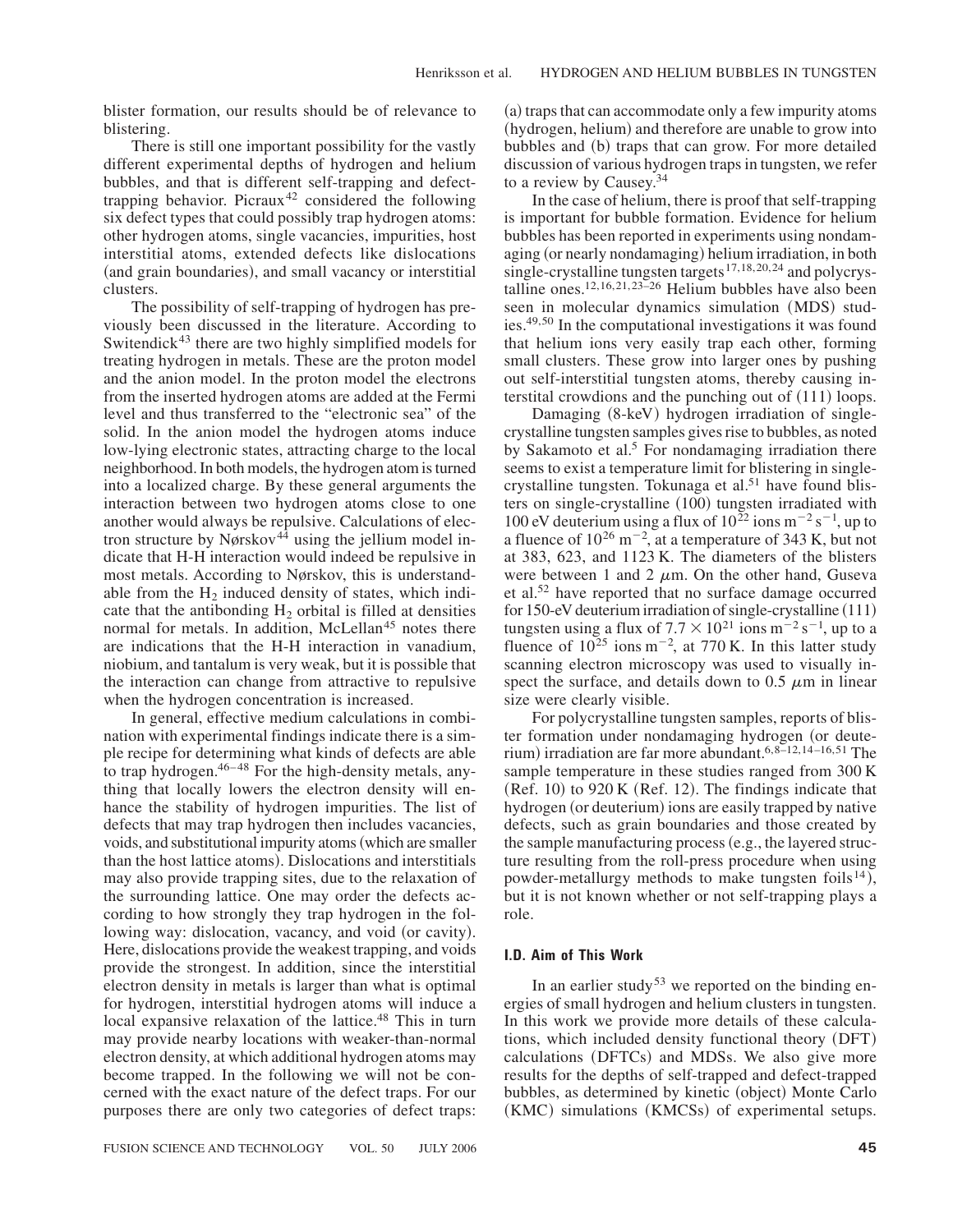The central results in the previous work are incorporated into this study. The main goal of the calculations is still the verification of the proposition that self-trapping plays no or a very small role for hydrogen bubble (or blister) formation, whereas helium bubbles form due to strong self-trapping. The experimental observation that hydrogen blisters are formed on single-crystalline tungsten surfaces after nondamaging irradiation below a certain temperature<sup>51</sup> will be considered in the discussion of our results. These results will not be modeled with KMCSs since the depths of the blisters are not reported.

## **II. METHODS**

## **II.A. MDS Energy Calculations**

Molecular dynamics simulations were carried out in order to obtain the formation energies of helium and hydrogen atoms as well as helium and hydrogen pairs, located at interstitial sites in tungsten. Systems containing 27648 tungsten and two helium or hydrogen atoms were relaxed at zero kelvin and zero pressure using periodic boundary conditions.

Three potentials were employed for the atomic interaction. To describe the W-W interaction when doing calculations relevant for helium in tungsten, a potential based on the Embedded Atom Method by Finnis and Sinclair<sup>54</sup> was used. Pair potentials were employed for calculations involving He-He (calculated using the DMol package<sup>a</sup>) and He-W (Ref. 49) interactions. At small interatomic distances the potentials were smoothly joined to the universal repulsive Ziegler-Biersack-Littmark potential<sup>55</sup> to realistically describe strong collisions. The cutoff radius for all the potentials was 4.4 Å. The MDS concerning hydrogen in tungsten used new W-W, H-W, and H-H potentials developed at our laboratory.<sup>56</sup><sup>b</sup>

#### **II.B. Density Functional Theory Calculations**

The DFTCs of hydrogen and helium energetics in tungsten were performed using the plane wave basis CASTEP code, $57$  implementing the generalized gradient approximation of Perdew et al.<sup>58</sup> We used ultrasoft pseudopotentials<sup>59,60</sup> to describe the core electrons. A kinetic energy cutoff of 500 eV was found to converge the en-

ergy difference between the studied configurations to within 0.02 eV. The same accuracy was achieved with respect to the *k*-point sampling of the Brillouin zone. In practice, we used 4 *k*-points, as control runs with 14 points changed our results by  $< 0.02$  eV.

Slabs with the geometry optimized with the MDSs were used as input for the DFTCs. The pure system consisted of 54 tungsten atoms  $(3 \times 3 \times 3$  unit cells). First, the geometry and the box size of the pure system were determined. Second, hydrogen and helium impurities were added, and the formation energies were computed while keeping the box size fixed. All atoms were fully relaxed until the change in energy upon ionic displacement was  $< 0.02$  meV and the forces were  $< 0.05$  eV/Å.

# **II.C. Kinetic Monte Carlo Simulations**

In order to verify that the bubble formation results obtained from the DFTCs and MDSs have a bearing on the experimental findings of vastly different bubble depths for hydrogen and helium, we carried out KMCSs (Refs. 61) and 62) of long-time impurity atom migration, as well as atom self-trapping and defect-trapping. The general idea of KMCSs is to follow processes that occur with specified rates, like impurity atoms making diffusion jumps. KMC gives out the real time scale, which is not true for traditional Monte Carlo. The main advantage of KMCSs over MDSs is that the simulation time can be made much longer.

In short, the idea of our present use of KMCSs is as follows. In order to make bubble formation possible, the impurities must be allowed to trap either with each other or with defects, which can be native to the target or created by the irradiation. In order for the small bubbles formed in these ways to grow larger, one must assume—if there is no evidence—that the bubbles are able to grow continuously. We have previously shown that selftrapped helium bubbles indeed can grow in tungsten under continuous irradiation.<sup>49,50</sup> For the KMCSs involving defects, we simply assume the presence of multiple filled traps, uniformly distributed in the target. These traps may be, e.g., grain boundaries or dislocations.

If the results from KMCSs using self-trapping agree with experiments, then an MDS prediction of a strongly bound H-H or He-He state provides the explanation that the configurational energetics of the small gas bubbles is the main cause responsible for the bubble formation. If the KMCSs do not agree with the experiments, then it is possible that self-trapping needs to be replaced or complemented with defect trapping.

For the study of self-trapping and defect trapping of hydrogen and helium in tungsten, a KMCS program for atom migration in an amorphous material was written. The free parameters in the input are the surface area (a square) of the target and the clustering radius (defined below); other parameters such as flux and temperature are taken from the literature. Experimentally determined

aDMol is a trademark of AccelRys, Inc.

bThe parameters used for the W-H system are as follows: H-H,  $\gamma = 12.33$ , S = 2.3432,  $\beta = 1.9436 \text{ Å}^{-1}$ ,  $D_0 = 4.7509 \text{ eV}$ ,  $r_0 =$  $0.74144 \text{ Å}, c = 0.0, d = 1.0, h = 1.0, 2\mu = 4.0 \text{ Å}^{-1}, R_{cut} =$ 1.4 Å;  $D = 0.3$  Å; W-W:  $\gamma = 0.00188227$ ,  $S = 1.92708235$ ,  $\beta$  = 1.38527632 Å<sup>-1</sup>,  $D_0$  = 5.41860794 eV,  $r_0$  = 2.34095309 Å,  $c = 2.14968918, d = 0.17125622, h = -0.27780144, 2\mu =$ 0.45876488 Å<sup>-1</sup>,  $R_{cut} = 3.5$  Å,  $D = 0.3$  Å; and W-H:  $\gamma =$ 0.0054, S = 1.2489,  $\beta$  = 1.52328 Å<sup>-1</sup>,  $D_0$  = 2.748 eV,  $r_0 = 1.727 \text{ Å}, c = 1.788, d = 0.8255, h = 0.38912395, 2 \mu =$  $0.0 \text{ Å}^{-1}$ ,  $R_{cut} = 2.15 \text{ Å}$ ,  $D = 0.2 \text{ Å}$  (Ref. 56).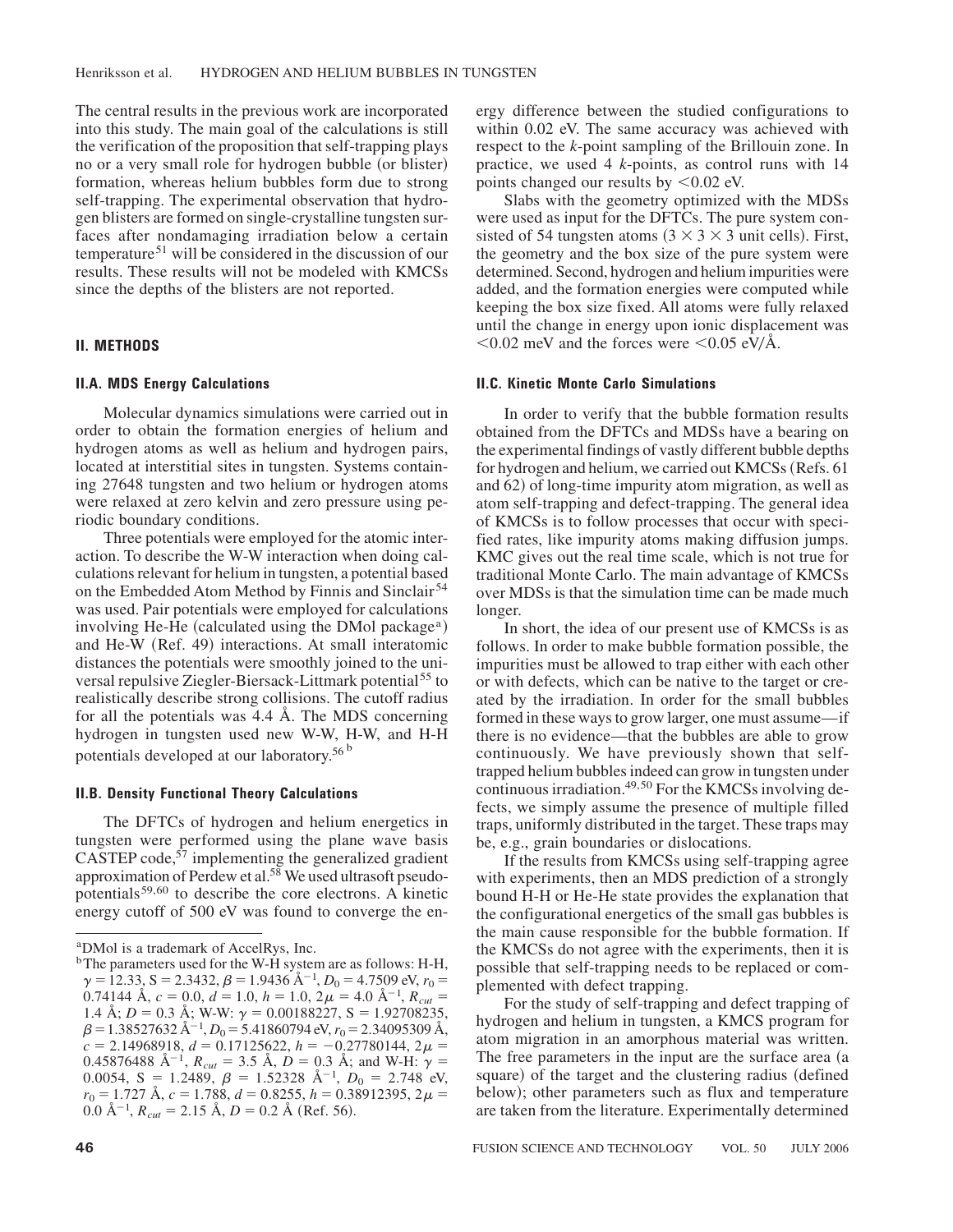migration prefactors and activation energies for hydrogen and helium were used.30,35 Initially, several square side lengths were tried. In the end, minimum lengths for which the bubble depths remained approximately constant were chosen for the high-fluence simulations. These were 2500 and 5000 Å for helium, and 1000 and 4000 Å for hydrogen.

When the distance between two atoms or a bubble and an atom is smaller than the clustering distance, the two entities are considered clustered. We used a clustering distance of 3.16 Å, equaling the lattice parameter of tungsten at zero kelvin. This value is reasonable for helium since our MDSs showed that two helium atoms less than  $\approx$  3 Å from each other form a stable "dimer." In the case of hydrogen, the MDSs showed that two hydrogen atoms separated by  $\approx$  4 Å or slightly less are attracted to one another. The lattice parameter (and jump lengths) change by  $\leq 2\%$  when the temperature is increased to 3000 K. This is quite a small increase, so the lengths at zero kelvin were used at all temperatures.

# **III. RESULTS**

# **III.A. Energy of Formation for a Hydrogen Pair in Tungsten**

An isolated interstitial hydrogen atom in tungsten occupies the tetrahedral  $(T)$  site.<sup>63–66</sup> A hydrogen atom at the tetrahedral site has four nearest-neighbor tungsten atoms, each at a distance of 1.91 Å. In the perfect hydrogen-free unrelaxed lattice, the corresponding distance is 1.77 Å. The tetrahedral geometry alone indicates there is some attraction rather than repulsion between the hydrogen and tungsten atoms; otherwise, the hydrogen atoms would probably occupy the octahedral  $(O)$  site, which maximizes the distance to any neighboring lattice atom. Because of the tetrahedral geometry, there are four directional bonds between the hydrogen and the nearest tungsten atoms.

The potential energy  $E_{p,\text{H-H}}$  of two hydrogen atoms at tetrahedral sites in tungsten are shown in Fig. 1. The potential energy is defined as  $E_{p,H-H}(d) = E_F(d = \infty)$  - $E_F(d)$ , where  $E_F(d)$  is the formation energy of the hydrogen pair with an interatomic distance—separation—of *d*. With this definition  $E_{p,H-H} = -E_{bind}$ , where  $E_{bind}$  is the binding energy of the hydrogen pair. Only stable states are shown in Fig. 1. The large number of points for distances of 4 Å or larger is due to the greater number of available tetrahedral sites.

The H-H configuration for which the separation is minimal,  $\sim 0.72$  Å, is the same as that for which the potential energy is the largest, 4.58 eV. The orientation of the H-H bond is  $(1,0.77,0.45)$ . Each hydrogen atom has four almost equally long tungsten bonds:  $2.29 \text{ Å}$  (or 2.28 Å), 2.29 Å, 2.30 Å (or 2.31 Å), and 2.34 Å (or 2.33 Å). Putting a fictitious atom  $X$  at the center of mass



Fig. 1. Potential energy of (a) two hydrogen atoms at tetrahedral sites in tungsten and (b) two helium atoms at octahedral sites. The figure is the same as in our previous study  $(Ref. 53)$ . The points above the curve in (a), for the interatomic distances  $d \in (3,4)$  Å, differ from their neighboring  $(d, E_{p,H-H})$  points due to different angular configuration of the pair. The figure is the same as in our previous study (Ref. 53).

 $(c.m.)$  of the hydrogen pair and removing the hydrogen atoms, one finds that atom X has six tungsten bonds, but there are only three different bond lengths. This means that the c.m. of the hydrogen pair is located at a tetrahedral site, which is displaced toward the nearest octahedral site.

It should be noted that the distance of 0.72 Å between the hydrogen atoms is very close to that of a free  $H_2$  molecule, which is 0.74 Å (Ref. 67). If also the electronic configuration of the hydrogen pair resembles the cigar-like shape of the free  $H_2$  molecule,<sup>67</sup> it helps to understand the high energy of formation: A relatively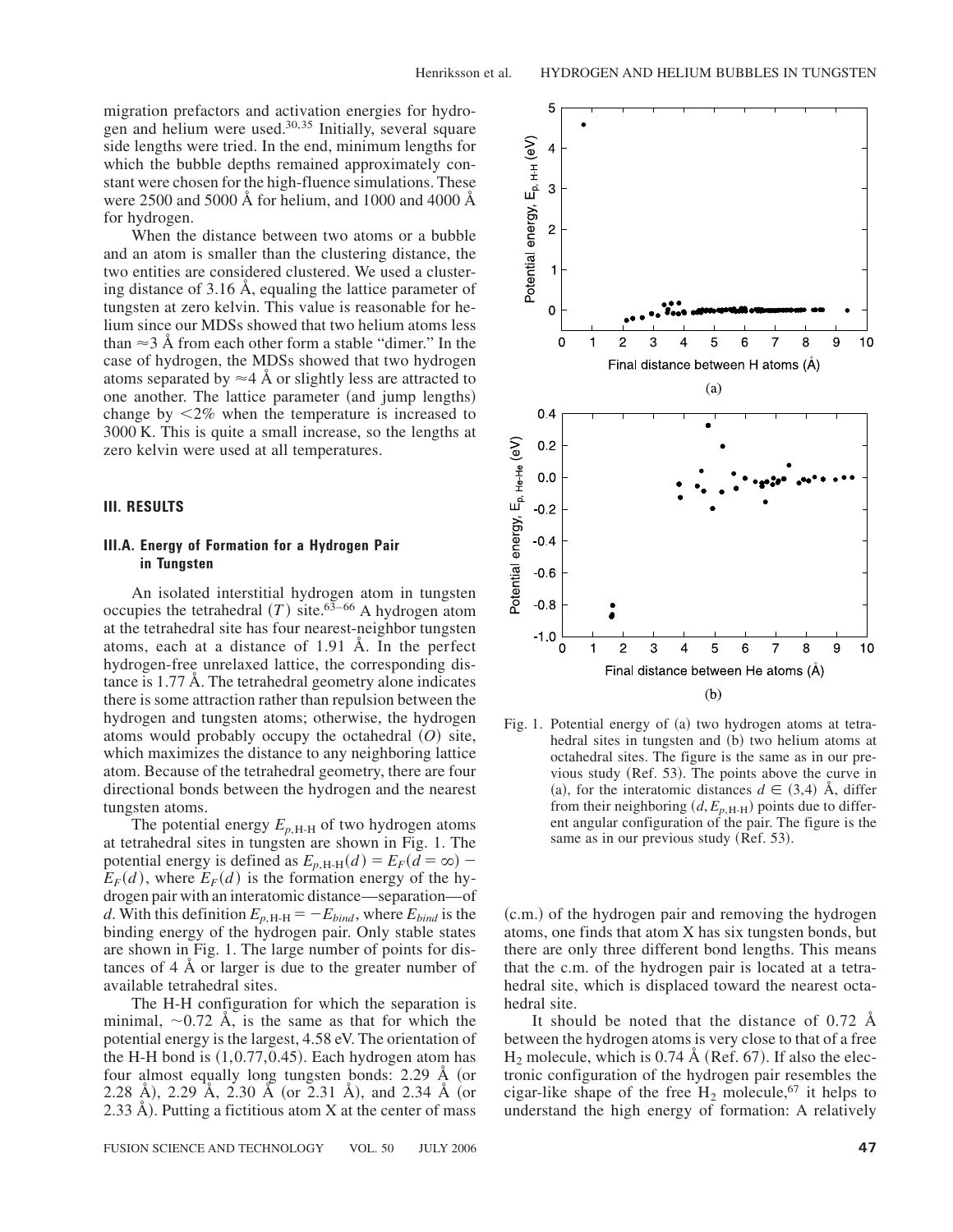large amount of work is necessary to insert the extended H2 "cigar" into the tungsten lattice.

In the next stable H-H configuration, the distance between the hydrogen atoms is 2.13 Å, and the potential energy is  $-0.25$  eV. The bond orientation is  $(1, \sqrt{2}/2, 0)$ .

Why do hydrogen atoms at tetrahedral sites with separations between 1.12 and 1.94 Å not form stable pairs? The tetrahedral sites in question are labeled 1 through 4 in Fig. 2. The distances from site 1 to the three other tetrahedral sites are  $d_{1-2} = a/4 \cdot \sqrt{2} = 1.12$  Å,  $d_{1-3} =$  $a/2 = 1.58$  Å, and  $d_{1-4} = a/4 \cdot \sqrt{6} = 1.94$  Å. In addition, the distance to the fifth tetrahedral site is  $d_{1-5}$  =  $a/2 \cdot \sqrt{2} = 2.23$  Å. Thus, the stable hydrogen pair with next-to-smallest separation, 2.13 Å, is the 1-5 configuration. One may argue that the 1-2, 1-3, and 1-4 config-



Fig. 2. Geometry of  $(a)$  tetrahedral and  $(b)$  octahedral sites in the BCC unit cell.

urations are unstable since hydrogen atoms at these locations see too much of each other. At position 5, however, the tungsten lattice atom at site B screens the hydrogen atom at tetrahedral site 1.

No consistent dependence of the formation energy on the mutual orientation of the H-H separation vector was observed.

Density functional theory calculations of hydrogen in tungsten verify that when hydrogen is at a tetrahedral site, the total energy is lower than when hydrogen is at an octahedral site, the difference being 0.38 eV. The calculations show that H-H pairs in tungsten are unstable since two hydrogen atoms introduced close to each other, at a separation of  $d_2 = 1.59$  Å, have a higher energy than two hydrogen atoms far apart, at a separation of  $d_3 = 5.6$  Å. The energy difference is  $|E(d_3) - E(d_2)| =$ 0.53 eV. Also, relaxing the system with the hydrogen atoms fixed at a separation of  $d_1 = 0.68$  Å gives an energy that is higher by  $2.23$  eV (with respect to the configuration with a separation of 1.59 Å). This gives an energy  $E(d_1) - E(d_3) = 2.23 - (-0.53) = 2.76$  eV for this state, relative to two hydrogen atoms far apart. In summary, the DFTCs indicate that the hydrogen atoms in tungsten are unable to form stable pairs.

#### **III.B. Energy of Formation for a Helium Pair in Tungsten**

Helium atoms inserted into tungsten have been suggested to occupy the octahedral site.<sup>35,68,69</sup> Experimental data on the interstitial lattice location of helium in metals are scarce. However, atomistic simulations of helium atoms in several BCC metals (vandium, iron, molybdenum, and tungsten) indicate that the helium formation energy is indeed lower for the octahedral site; see Refs. 68, 70, and references therein. The difference  $E_{F,T} - E_{F,O}$  is  $\sim$ 0.1 to 0.2 eV. Our DFTC and MDS results indicate the octahedral and tetrahedral sites are within 0.3 eV of each other, with the DFTCs predicting the tetrahedral site and the MDSs predicting the octahedral site, as the true ground state. This disagreement might be due to the small simulation box in the DFTCs. Also, the DFTCs converged to only 0.3 eV for the energy difference between two helium atoms close to and far from each other. Therefore, the uncertainty in the DFTC energy values may be of this order. For the purpose of the present study, this difference in ground states—tetrahedral or octahedral—is not a significant problem, as will be argued below.

The octahedral site would be a natural place for the helium atom since at this position it maximizes the distance to any tungsten atom. For this configuration there are two nearest-neighbor tungsten atoms at a distance of 2.04 Å, the other four atoms being 2.29 Å away, as predicted by MDSs. The corresponding distances in a perfect lattice are 1.58 and 2.23 Å, respectively. It would be qualitatively easy to understand why the helium atom occupies the octahedral site: Since helium has no valence electrons but a filled outer electron shell, there should not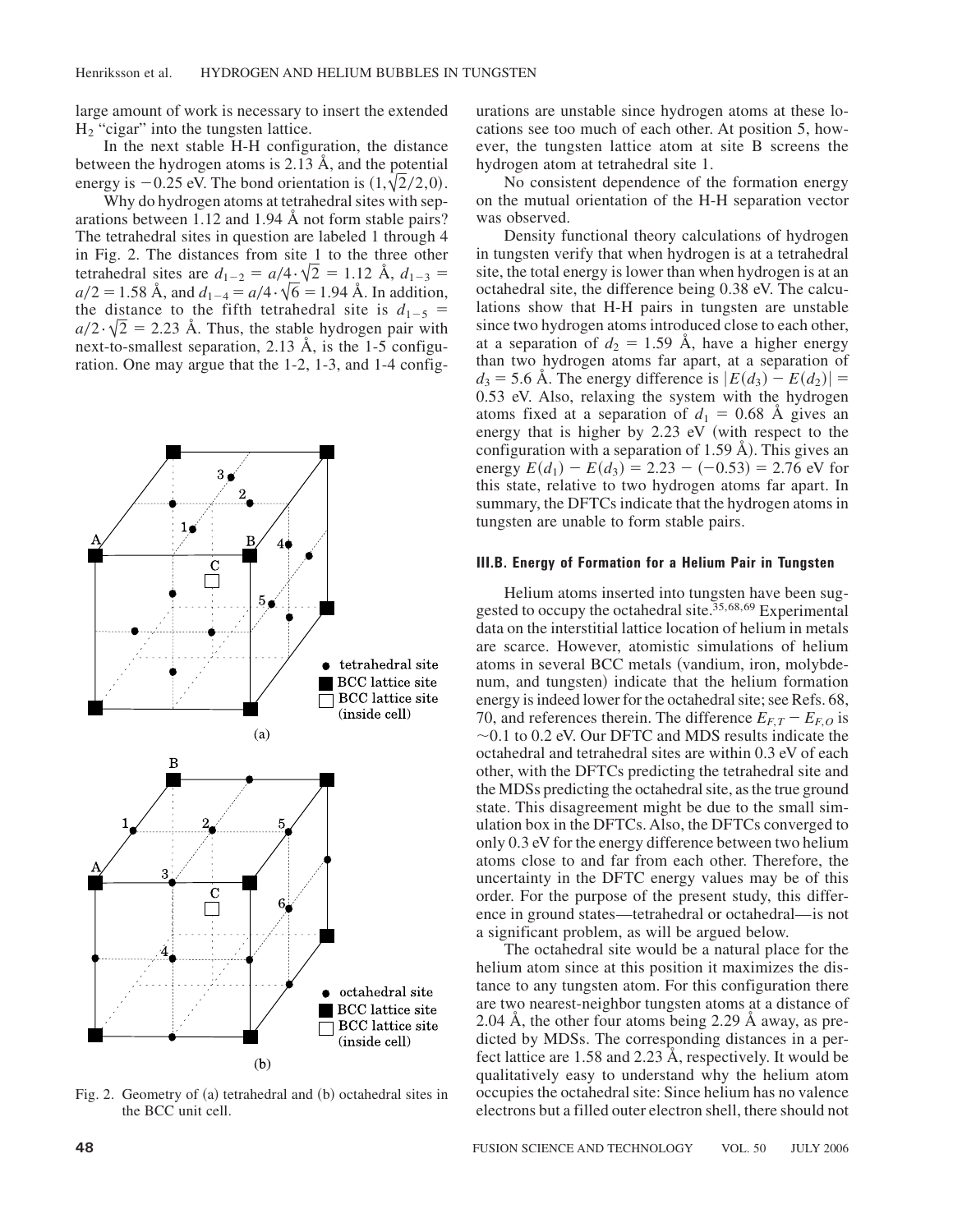be any attractive interaction between helium and tungsten whatsoever.

The potential energy  $E_{p,\text{He-He}}$  of two helium atoms at octahedral sites in tungsten are shown in Fig. 1. The smallest distance between two interstitial helium atoms in tungsten is 1.62 Å. The potential energy of this "dimer" state is  $-0.87$  eV. The orientation of the He-He bond is  $(001)$  or  $(011)$ . Each helium atom in this pair has six tungsten neighbors at a distance of 3.00 Å or less, so that there are only three different bond lengths. The c.m. of the helium dimer is located at an octahedral site.

From the MDSs it is clear that helium atoms that are on octahedral sites corresponding to a pair of up to fourth nearest neighbors (distance between the helium atoms being  $3.16$  Å) form a strongly bound configuration (the relaxed distance between the helium atoms being  $\sim$ 1.6 Å), but fifth nearest neighbors (distance of 3.53 Å) do not. This can be understood by considering the displacements of the repelled tungsten atoms and the effect they have on neighboring octrahedral sites. From Fig. 2 we have the distances  $d_{1-2} = \frac{a}{2} = 1.58$  Å,  $d_{1-3} =$  $a/2 \cdot \sqrt{2} = 2.23$  Å,  $d_{1-4} = a/2 \cdot \sqrt{2} = 2.74$  Å,  $d_{1-5} = a =$ 3.16 Å, and  $d_{1-6} = a/2 \cdot \sqrt{5} = 3.53$  Å. First, tungsten atoms at positions A and B are repelled away from octahedral site 1. The tungsten atom at site C and the three others at corresponding positions (not shown) are also repelled. But, any displacement away from octahedral site 1 along the line joining this site with the tungsten atom at site C will cause this atom to come closer to octahedral site 6, making this site less suitable for a helium atom.

No consistent dependence of the formation energy on the mutual orientation of the He-He separation vector was observed.

DFTCs of helium in tungsten give  $-1.30$  eV for the potential energy of the helium "dimer," with a distance of 1.53 Å between the helium atoms. The corresponding distance in the MDSs is 1.62 Å. The energy result is in good agreement with that from the MDSs.

Above, it was mentioned that the different predictions of the MDSs and DFTCs about the ground state of helium in tungsten does not play any significant role. This is now clear since both MDSs and DFTCs predict a binding energy of  $\sim$ 1 eV for two close-by helium atoms.

## **III.C. KMCSs of Hydrogen Implantation**

The three experimental studies of hydrogen implantation that were modeled with KMCSs are described in Table I. In the KMCSs the diffusion constant obtained by Frauenfelder was used; see Sec. I.B. The KMCS results for self-trapping are shown in Fig. 3 for the experimental setup of Haasz et al. $8$  The results for the other experiments are similar and therefore not shown. They were obtained for a square implantation area with the side length 1000 Å. These results were checked using a length of 6000 Å and found to be similar. It is noteworthy that the bubble depth increases with the fluence and then decreases and stabilizes. This decrease and leveling out is due to the blocking of incident ions by the bubbles in the implantation region. The final depths of the selftrapped bubbles are given in Table II. In the following the bubble and trap depths are weighted with the occupancies (number of contained impurity atoms).

For the KMCSs using defect trapping, a box side length of 4000 Å was used for all concentrations  $c_T$  <  $c_{T,0}$  of traps capable of capturing multiple impurity atoms. These traps are called "multitraps" or "mtraps." For the original concentration  $c_{T,0}$ , a box side length of 1000 Å was used, except for the Wang et al.<sup>10</sup> setup where a side length of 2000 Å was employed. The original trap concentration was  $c_{T,0} = 4.37 \times 10^{24} \text{ m}^{-3} = 4.37 \times 10^{24} \text{ m}^{-3}$  $10^{18}$  cm<sup>-3</sup>. The corresponding value of  $6.9 \times 10^{-5}$  traps/ tungsten was calculated by Anderl et al.<sup>71</sup> from permeation data of a polycrystalline sample. We also found a value of  $\sim 10^{-2}$  traps/tungsten in the literature,<sup>32</sup> calculated from reemission data for single-crystalline and wrought samples. This latter value was not used since it seems quite high in comparison with the previous one. In addition to the original concentration  $c_{T,0}$ , we also used concentrations  $c_T = f c_{T,0}$ , with the fraction *f* taking the values of  $10^{-3}$  and  $10^{-4}$ . Plots of the occupancy of the traps and the trap depths as a function of the fluence are shown in Fig. 4 for the experimental setup of Haasz et al. The results for the Sze et al. setup are similar, but for Wang et al. the trap depths are much smaller (on the order of 100 Å), and the traps are not as heavily filled. The final depths of the multiple filled traps are given in Table III.

|                                                                          |                                                                                                                                                    |                                     |                    | $\sim$                                                  |                         |                                          |                             |
|--------------------------------------------------------------------------|----------------------------------------------------------------------------------------------------------------------------------------------------|-------------------------------------|--------------------|---------------------------------------------------------|-------------------------|------------------------------------------|-----------------------------|
| Experiment                                                               | Target                                                                                                                                             | Isotope                             | Temperature<br>(K) | Flux<br>$(m^{-2} s^{-1})$                               | Ion<br>Energy<br>(keV)  | Fluence<br>$(m^{-2})$                    | Bubble<br>Depth<br>$\mu$ m) |
| Haasz et al. <sup>8</sup><br>Sze et al. <sup>6</sup><br>Wang et al. $10$ | Polycrystalline $(99.96 \text{ wt\%})$<br>Polycrystalline tungsten: $1\%$ La <sub>2</sub> O <sub>3</sub><br>Polycrystalline $(99.99 \text{ wt\%})$ | Deuterium<br>Deuterium<br>Deuterium | 500<br>850<br>300  | $10^{20}$<br>$2 \times 10^{22}$<br>$1.1 \times 10^{20}$ | 0.500<br>0.110<br>.000. | $10^{25}$<br>$\geq 10^{26}$<br>$10^{25}$ | 10<br>5 and 10  <br>0.5     |

TABLE I Experimental Parameters Used for the KMCSs of Hydrogen Implantation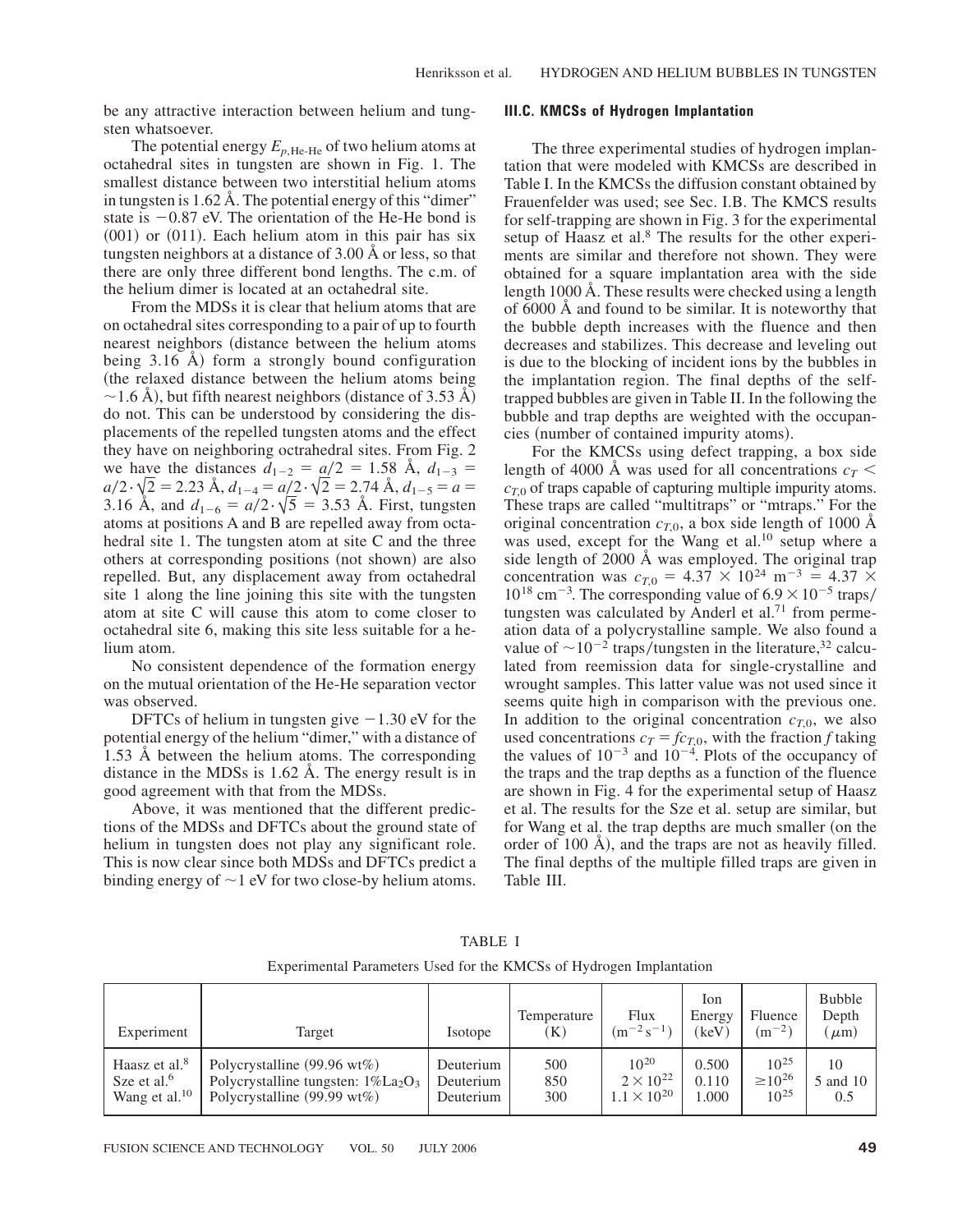

Fig. 3. Occupancy of self-trapped hydrogen bubbles at the maximum fluence reached in the KMCSs, and the average depth of the bubbles as a function of fluence. The results are for the Haasz et al.<sup>8</sup> experimental setup. The results for the other setups are similar. The broken line is a guide for the eye.

To allow for extrapolation to lower concentrations, the trap depths were fitted to a power law  $z_m =$  $a(c_T/c_{T,0})^b$ . The fit gives  $a = 93.0 \pm 0.4, b = -0.388 \pm 0.01$ 0.002 for the Haasz et al. experiment and  $a = 58.3 \pm 0.3$ ,

| <b>TABLE II</b>                         |  |
|-----------------------------------------|--|
| Depths of Self-Trapped Hydrogen Bubbles |  |

| Experiment                | Depth of Bubbles  |
|---------------------------|-------------------|
| Haasz et al. <sup>8</sup> | $76.50 \pm 0.01$  |
| Sze et al. $6$            | $36.23 \pm 0.02$  |
| Wang et al. <sup>10</sup> | $112.40 \pm 0.05$ |

TABLE III

Depths of Multiple Filled Hydrogen Traps, for Different Ratios *f* of the Original Trap Concentration

|                                                                                   | Depth of Multiple Filled Traps (Å)                  |                                               |                                                |  |
|-----------------------------------------------------------------------------------|-----------------------------------------------------|-----------------------------------------------|------------------------------------------------|--|
| Experiment                                                                        | $f=1$                                               | $f = 10^{-3}$                                 | $f = 10^{-4}$                                  |  |
| Haasz et al. <sup>8</sup><br>Sze et al. <sup>6</sup><br>Wang et al. <sup>10</sup> | $93.0 \pm 0.4$<br>$58.1 \pm 0.3$<br>$133.3 \pm 0.4$ | $1410 \pm 20$<br>$1250 \pm 20$<br>$123 \pm 9$ | $3160 \pm 60$<br>$2660 \pm 50$<br>$154 \pm 10$ |  |

 $b = -0.426 \pm 0.002$  for the Sze et al. results. The fit to the Wang et al. results gave a very weakly falling line, but the uncertainty also permits a weakly rising line. The fits are shown in Fig. 5. These results indicate that the average depths of the multiple filled hydrogen traps in the Haasz et al. and Sze et al. experimental setups increase when the trap concentration is decreased. For the Wang et al. case, the results are not conclusive on the behavior of the trap depth.

#### **III.D. KMCSs of Helium Implantation**

The two experimental studies of helium implantation that were modeled with KMCSs are described in Table IV. The experimental diffusivity measured by Amano and Seidman<sup>35</sup> was used.

The ion energy in the Chernikov and Zakharov<sup>20</sup> experimental setup is very close to the threshold energy  $503 \pm 12$  eV for lattice displacement. This value is calculated as follows. The maximum kinetic energy transferred to a lattice atom by the projectile in a collision is given by  $E' = 4m_1m_2/(m_1 + m_2)^2E$ , where *E* is the energy of the incident atom and  $m_1$ ,  $m_2$  are the masses of the lattice atom and the projectile, respectively.<sup>35</sup> For <sup>4</sup>He  $(m_1 = 4.0026 \text{ u})$  and the average tungsten atom  $\overline{(m_2)}$  = 183.84 u) (see Ref. 38), and the maximum energy *E*' equal to the lattice displacement threshold energy of  $42 \pm 1$  eV [in the (100) direction; see Ref. 72], the minimum helium energy for damage production is  $E = 503 \pm$ 12 eV. Because of the closeness of the ion energy value of 510 eV to the threshold energy, we first checked with SRIM (Ref. 27) the amount of defects created. The results showed that  $\leq 5 \times 10^{-5}$  vacancies were created by each ion. Because of the very low value, we assumed only self-trapping when simulating this experimental setup.

The results for the Chernikov and Zakharov<sup>20</sup> setup are shown in Fig. 6, for a square side length of 5000 Å. The final depths of the self-trapped helium bubbles are presented in Table V.

Since the 1-keV ion energy used by Nicholson and Walls<sup>18</sup> causes lattice damage in tungsten, this setup was simulated using both self-trapping and defect trapping. The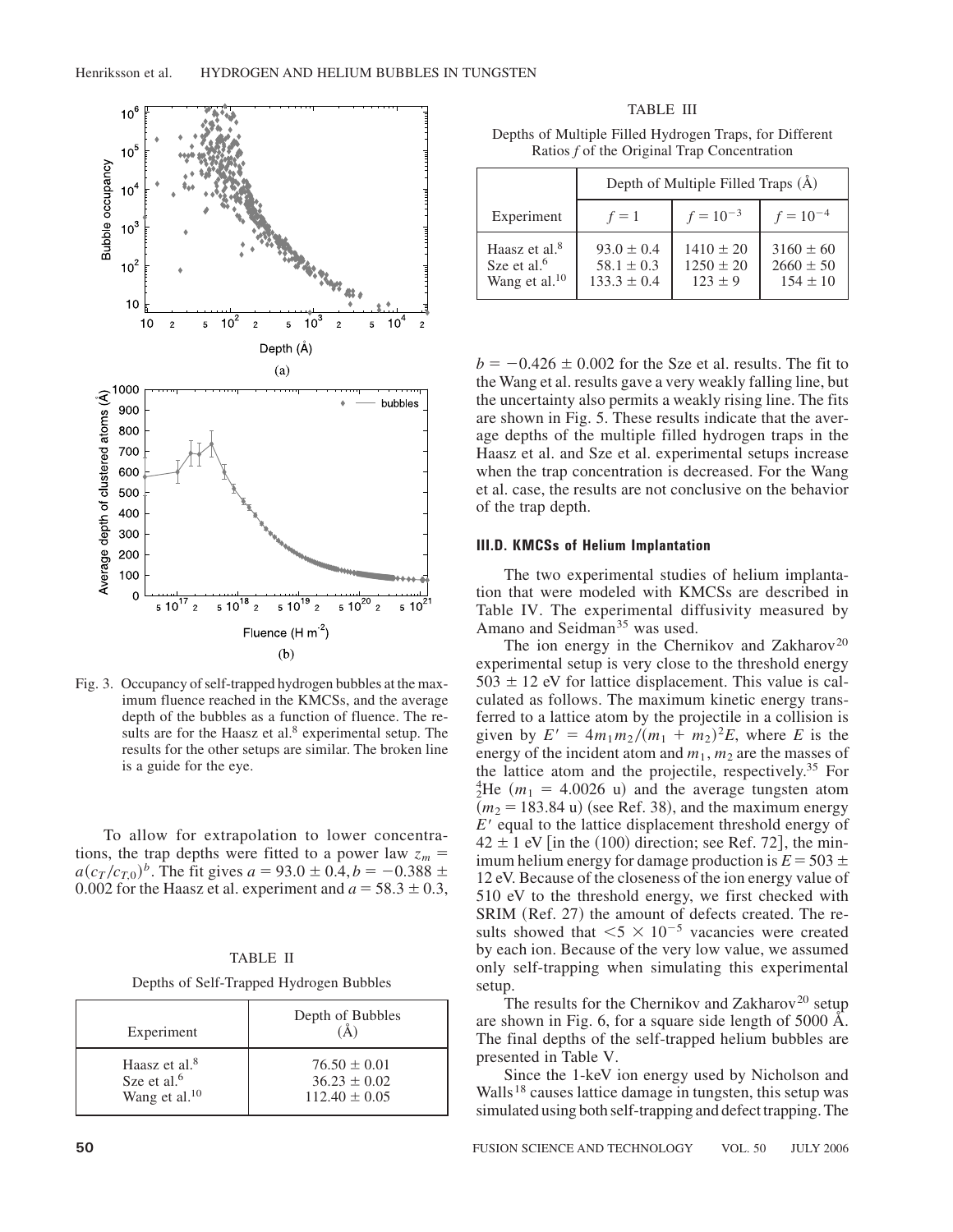

Fig. 4. Occupancy of multiple filled hydrogen traps at the maximum fluence reached in the KMCSs, and the average depth of the traps as a function of fluence. The results are for the Haasz et al.8 experimental setup, using a defect concentration of  $f_{cT,0}$ , with (a)  $f = 1$ , (b)  $f = 10^{-3}$ , and (c)  $f = 10^{-4}$ . The label "mtraps" stands for multiple filled traps. The broken line is a guide for the eye.

present defects are different from those used in the KMCSs for hydrogen in tungsten. Instead of uniformly distributed native defects, the present defects are radiation induced, namely, vacancies. The defect distributions were

obtained from SRIM calculations. A square side length of 2500 Å was used in the KMCSs. The results are shown in Fig. 7. The final depths of the self-trapped helium bubbles and multiple filled helium traps are in Table V.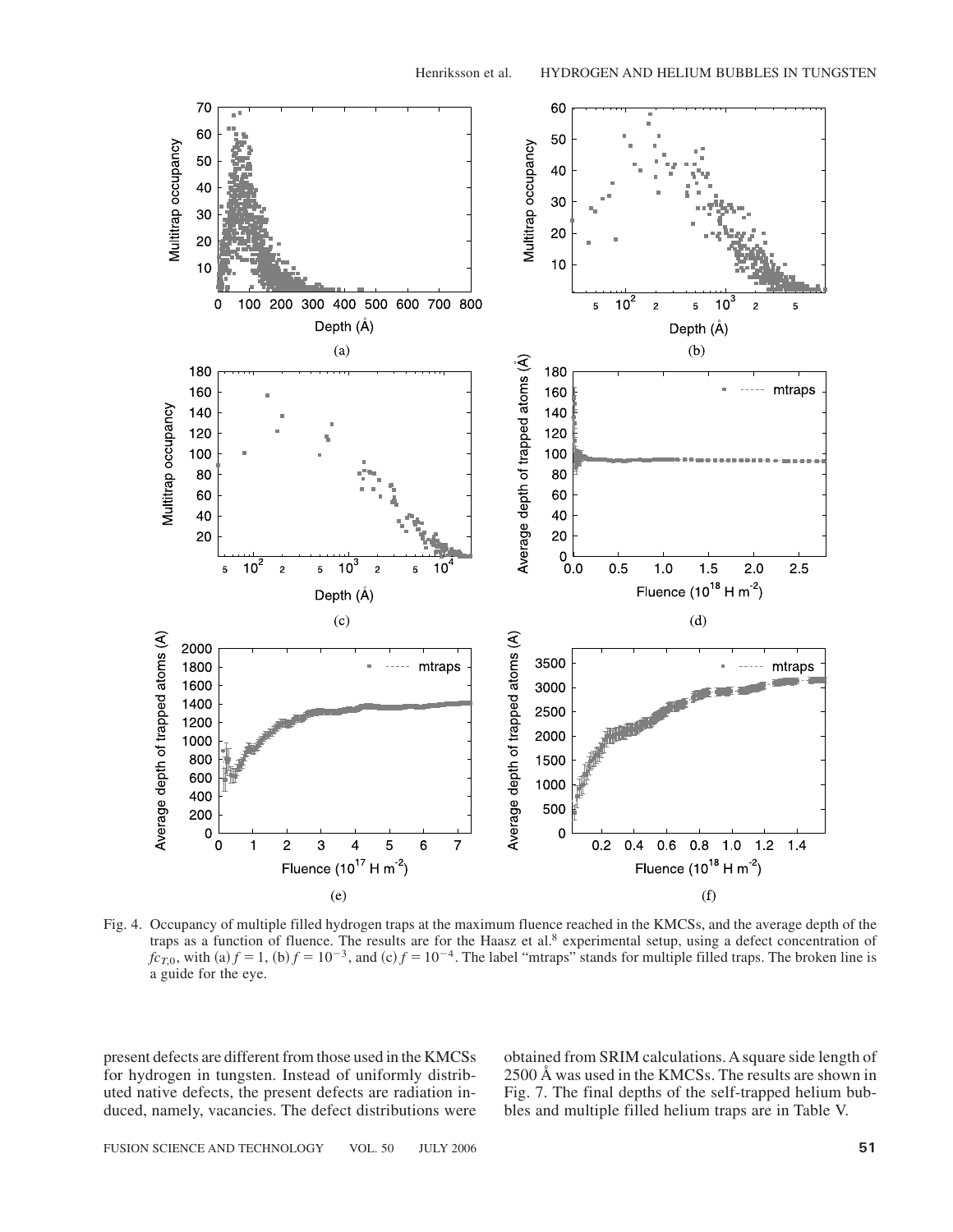

Fig. 5. Depth of multiple filled hydrogen traps as a function of the defect concentration  $c_T$  normalized to the value  $c_{T,0}$ in the literature.

### **IV. DISCUSSION**

# **IV.A. Energy of Formation for a Hydrogen and Helium Pair in Tungsten**

Our MDS and DFTC results on the binding energy of hydrogen and helium pairs in tungsten (Secs. III.A and III.B) can be summarized as follows. It is extremely difficult for two hydrogen atoms to form a covalently bonded state. Instead, it may form a loosely bound pair (binding energy 0.25 eV from MDSs) at an interatomic separation of  $\sim$  2 Å. Helium atoms, on the other hand, do form pairs with a binding energy of 0.87 eV. These binding energies imply that at room temperature hydrogen atoms in practice do not bind with other hydrogen atoms, while helium atoms do. Assuming a breakup rate of the pairs of the form  $w(T) = w_0 \exp[-E_b/(k_B T)]$ , with  $E_b$  the binding energy,  $k_B$  Boltzmann's constant, and  $T$  the temperature, one has  $w_H/w_{\text{He}} \sim \exp[-(0.25 - 0.87) \text{ eV}/(k_B 300 \text{ K})]$  ~  $\exp[26.0] \gg 1.$ 

When presenting the MDS results for the potential energy curve of hydrogen and helium in tungsten, we motivated the various configurations using arguments



Fig. 6. Occupancy of self-trapped helium bubbles at the maximum fluence reached in the KMCSs, and the average depth of the bubbles as a function of fluence, for the Chernikov and Zakharov<sup>20</sup> experimental setup. The broken line is a guide for the eye.

based on electronic interaction. It should be noted that our MDSs do not include any explicit calculations of electronic structure or charge transfer, so we have no direct evidence to verify our arguments. However, the

| Experiment                                                                | Target                                                          | Temperature<br>(K    | Flux<br>$(m^{-2} s^{-1})$                      | Ion<br>Energy<br>$'$ keV) | Fluence<br>$(m^{-2})$                                  | <b>Bubble</b><br>Depth<br>(A) |
|---------------------------------------------------------------------------|-----------------------------------------------------------------|----------------------|------------------------------------------------|---------------------------|--------------------------------------------------------|-------------------------------|
| Chernikov and Zakharov <sup>20</sup><br>Nicholson and Walls <sup>18</sup> | Single crystalline $(99.99 \text{ wt\%})$<br>Single crystalline | $2370 \pm 50$<br>300 | $1.124 \times 10^{22}$<br>$1.2 \times 10^{18}$ | 0.510<br>1.0              | $4.045 \times 10^{25}$ 0 to 5000<br>$5 \times 10^{20}$ | 62                            |

TABLE IV

Experimental Parameters Used for the KMCSs of Helium Implantation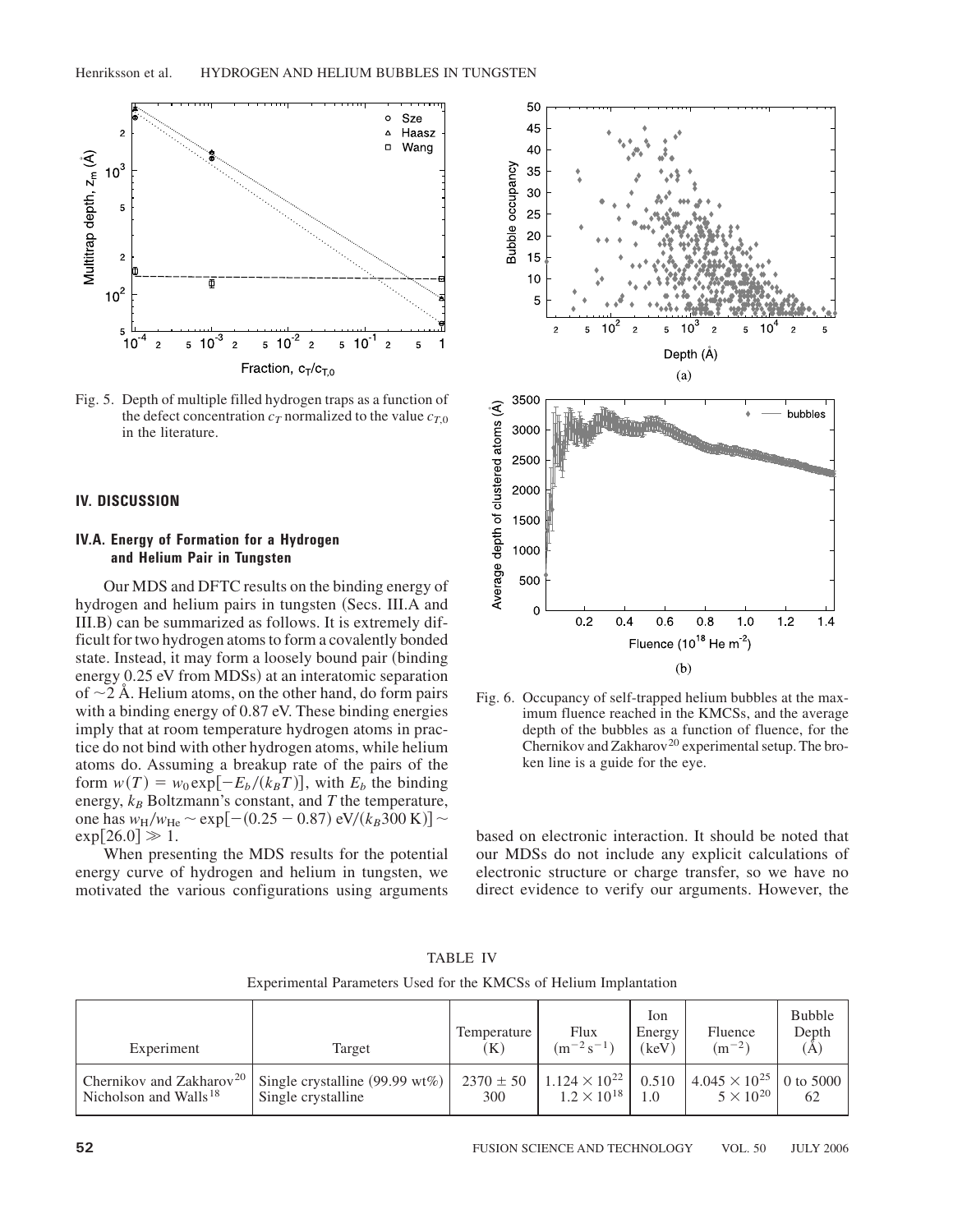Depths of Self-Trapped Helium Bubbles and Multiple Filled Helium Traps

| Experiment                                                                | Depth<br>of<br><b>Bubbles</b><br>(Ă) | Depth<br>of<br>Multiple<br>Filled<br><b>Traps</b><br>(A) | Depth<br>$\alpha$ f<br><b>Bubbles</b><br>and<br><b>Traps</b> |  |
|---------------------------------------------------------------------------|--------------------------------------|----------------------------------------------------------|--------------------------------------------------------------|--|
| Chernikov and Zakharov <sup>20</sup><br>Nicholson and Walls <sup>18</sup> | $2260 \pm 50$<br>$3100 \pm 300$      | $49.1 \pm 0.3$                                           | $200 \pm 100$                                                |  |

configurations calculated with DFTCs—which make direct use of electronic states—do provide evidence of a repulsion between two close-by hydrogen atoms and, perhaps, suggest an electrostatic repulsion between hydrogen atoms removed of their electrons. In defense of the electron-configuration interpretations made from the MDS results of the H-H states, we want to point out that the potentials have angular-dependent components and make use of electron densities.

Explicit elastic interaction energies of two hydrogen atoms in tungsten (and other BCC metals) have been calculated by Blanter<sup>73</sup> using the Khachaturyan theory of lattice statics. It was found that the elastic straininduced interaction between hydrogen atoms in tungsten is attractive at distances  $\leq$  2.7 Å, the potential energy being of the order of  $-0.1$  eV at distances  $d \in [1.1,2.5]$  Å. These energies were calculated using pair interactions; any negative or positive contribution due to angular dependence is not included. In addition to the attraction, there should be some repulsion at small interatomic distances, but this was not calculated for tungsten. From the data for vanadium, niobium, and tantalum, one may perhaps estimate at which interatomic distance the attraction turns into a repulsion in tungsten. Using tantalum as the closest approximation to tungsten (since these are adjacent elements on the same row in the periodic system), one obtains that the energy of elastic attraction is largest at  $d = 1.93$  Å. This compares favorably to our MDS results, which indicate that  $d$  is 2.13 Å (see Fig. 1). It also agrees partly with our DFTC findings, according to which a H-H pair with a separation of 1.59 Å is unstable.

## **IV.B. KMCSs of Implantation**

## *IV.B.1. Hydrogen*

The KMCS results for hydrogen implanted into polycrystalline tungsten clearly indicate that if hydrogen atoms are able to self-trap when the interatomic distance is 3.16 Å or less, the bubbles will form much more closely to the surface than has been observed in experiments. These results indicate that self-trapping of hydrogen should be



Fig. 7. Occupancy of (a) self-trapped helium bubbles and (b) multiple filled helium traps at maximum fluence reached in the KMCSs, as well as (c) the average depths of these as a function of fluence, for the Nicholson and Walls<sup>18</sup> experiment. The label "mtraps" stands for multiple filled traps. The broken line is a guide for the eye.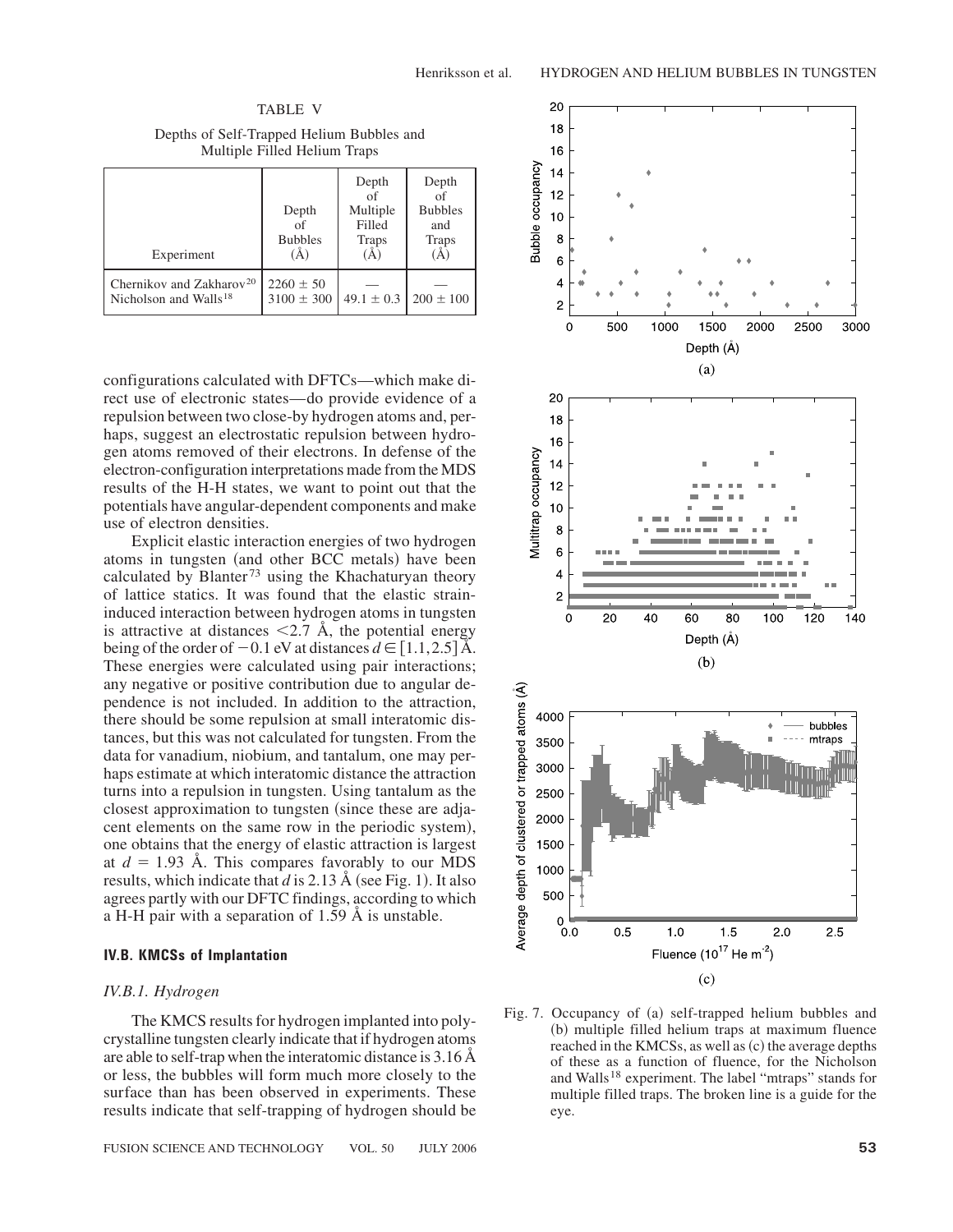weak in polycrystalline tungsten and that the main mechanism for bubble formation must be sought elsewhere. This agrees with our DFT and MDS results showing that hydrogen traps only weakly with itself.

It has been observed in experiments that nondamaging deuterium irradiation with a flux of  $\sim$  10<sup>22</sup> ions m<sup>2</sup> s<sup>-1</sup> up to a fluence of  $\geq 10^{25}$  ions m<sup>-2</sup> of single-crystalline tungsten creates blisters with diameters 1 to 2  $\mu$ m on a  $(100)$  surface at 343 K but not at  $\geq$ 383 K (Ref. 51) and that no blisters are found on a  $(111)$  surface at 770 K  $(Ref. 52)$ . These results indicate that high flux and fluence are not enough to produce blisters in single-crystalline tungsten; a low temperature is also needed. The high implantation rate and low escape rate of deuterium ions could make the formation of weakly bound hydrogen pairs in the implantation zone possible. But, this would result in surface-near clusters, and the mechanism by which these are converted into blisters is not evident. Traps such as impurities and dislocations could perhaps also be responsible for the buildup of small hydrogen clusters. Another possibility is that the blisters are created due to buildup of lateral stresses. In any case, more studies of blister formation in single-crystalline tungsten under nondamaging irradiation are needed to fully explain how they come about.

The experimentally determined bubble depths are larger than those obtained in our KMCSs, even with a trap concentration that is  $10^{-4}$  of the one taken from the literature. From the dependence  $z_m = af^b$  for the depth of defect-trapped bubbles, we can estimate which fraction  $f = c_T/c_{T,0}$  of the original defect concentration is needed to obtain simulated bubbles at the experimental depths. Sze et al.<sup>6</sup> observed hydrogen bubbles at depths of 5 and 10  $\mu$ m. This corresponds to a fraction  $f \sim 10^{-8} \ldots 10^{-7}$ . Haasz et al.<sup>8</sup> observed hydrogen bubbles at depths of 10  $\mu$ m. This implies a fraction  $f \sim 10^{-8}$ . The necessary defect concentration becomes  $c_T \sim 10^{16}$  traps m<sup>-3</sup> =  $10^{10}$  traps cm<sup>-3</sup> or  $\sim$ 10<sup>-12</sup> traps/tungsten. It should be remembered we have assumed a simple power law behavior  $z_m \propto f^b$  for the defect-trapped bubbles, so these values for *f* are only rough estimates. A similar prediction cannot be made for the results obtained by using the experimental setup of Wang et al.<sup>10</sup> since a conclusive  $z_m$ dependence on *f* was not obtained.

There are two possible reasons for the discrepancy between the experimental results and the predictions from our KMCSs concerning the depths of hydrogen bubbles. First, all the experimental studies that were modeled with KMCSs used polycrystalline tungsten samples, with a purity of 99.99 wt% or less, and in most cases the samples were not annealed. In the study by Sze et al.,<sup>6</sup> the samples contained  $1\%$  La<sub>2</sub>O<sub>3</sub> and were used as-received, without annealing. The only experiment where annealing was carried out was that of Haasz et al.<sup>8</sup> In this study the samples were annealed for 1 h, at a temperature close to or in excess of 1473 K. In the study by Wang et al., <sup>10</sup> the samples were outgassed at 1123 K for 15 min. It is pos-

sible the lack of annealing treatment in two of these studies6,10 could have left vacancy-rich grain boundaries in the samples. Furthermore, it is likely that hydrogen atoms migrate faster along "spacious" grain boundaries since they encounter fewer host atoms. Therefore, it may be that hydrogen atoms actually migrated faster in the experiments than in the simulations, therefore resulting in more shallow simulated bubble depths. As a matter of fact, Komarov et al.<sup>74</sup> have investigated deuterium retention in polycrystalline tungsten with a purity of 99.94%, annealed at 800 K for 10 min, and single-crystalline tungsten. The samples were subjected to deuterium plasma at 500 K for the same amount of time. The retention analysis showed that the polycrystalline sample contained deuterium in the bulk region (down to a depth of 4  $\mu$ m), whereas no deuterium was found in the single-crystalline sample, down to 2  $\mu$ m. Komarov et al. concluded that there must have been a significant transport of deuterium along the grain boundaries.

Second, it is reasonable to assume that detrapping events lead to deeper average bubble depths at elevated temperatures. In our KMCSs, detrapping was not considered. In order to fully account for this type of event, the binding energy of multiple filled traps as a function of occupancy would have to be known. This type of datum exists for small clusters, consisting of 1 to 2 hydrogen atoms in a vacancy<sup>75</sup>; but without some growth mechanism that actually increases the size of the cavity (from one vacancy), these clusters cannot account for the large bubbles. In the literature there are reports of traps with energies between  $0.5$  eV ("natural traps" in unirradiated single-crystalline tungsten<sup>32</sup>) and 1.6 eV (traps in an unirradiated and unannealed polycrystalline tungsten<sup>72</sup>), but the dependence of the binding energies on the hydrogen occupancy has not been reported. This makes it difficult to incorporate detrapping behavior into more detailed KMCSs.

#### *IV.B.2. Helium*

In the experiment by Nicholson and Walls<sup>18</sup> using 1-keV helium ions, bubbles were observed at a depth of 62 Å after a fluence of  $5 \times 10^{16}$  ions m<sup>-2</sup>. Our KMCSs give a depth of defect-trapped bubbles of  $\sim$ 49 Å, a depth of self-trapped bubbles of  $\sim$ 3100 Å, and an average depth in the range of 100 to 300 Å of both bubbles and filled traps. In light of this last value, our results agree with those of Nicholson and Walls.

It should also be noted that the experimental bubble depths were obtained by removing successive atomic layers by FIM. Therefore, it is possible that experimental regions deeper than say 200 Å were not analyzed at all. If this was the case, then 3100-Å deep bubbles like the ones observed in our KMCSs could have been present in the experimental target. Also, our results show that the bubbles are not as many or as dense as the traps, which may explain why these were less visible or obvious in the experiment.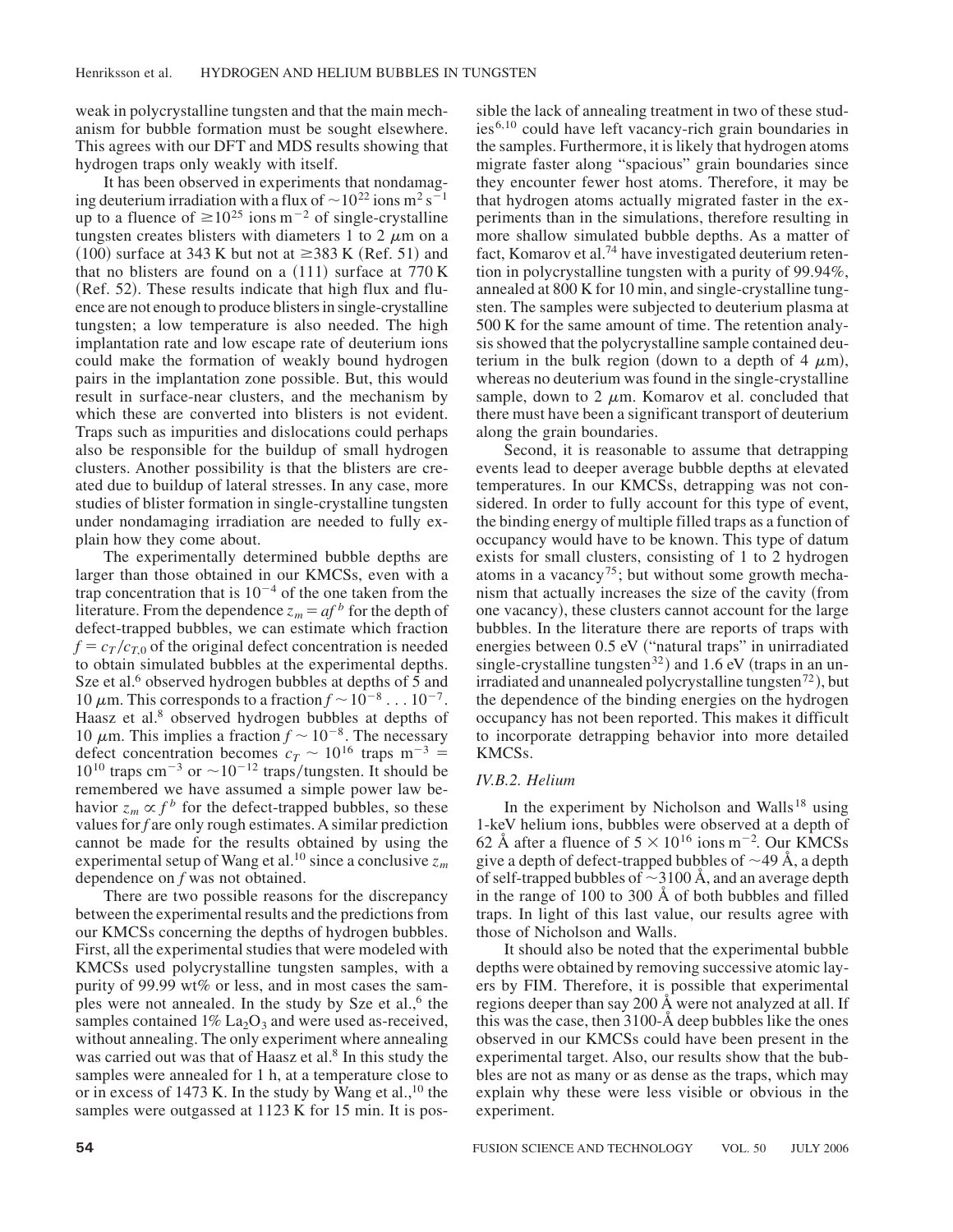The bubbles observed by Chernikov and Zakharov<sup>20</sup> were situated at depths in the range 0 to 5000 Å. Our results of self-trapped bubbles at  $\sim$ 2300 Å are in good agreement with these.

# **V. CONCLUSIONS**

We have provided an explanation for the vastly different depths of hydrogen and helium bubbles found in experiments on tungsten after nondamaging ion irradiation. The fundamental reason is the different self-trapping behavior of the gas ions in the target. Our DFTCs and MDSs show that two hydrogen atoms trap each other weakly with a binding energy of  $< 0.3$  eV, whereas helium atoms form strong pairs with a binding energy of  $\sim$ 1 eV. Because of this, larger helium bubbles can form spontaneously close to the projected range, whereas hydrogen atoms migrate deeply down into the tungsten target before becoming trapped by defects, as verified by the present results of KMCSs. These findings are also relevant to blistering, as they help to explain why the lid thicknesses of hydrogen blisters are so much larger than the projected range of the ions.

## **ACKNOWLEDGMENTS**

Financial support from Association Euratom-Tekes and the Magnus Ehrnrooth foundation is gratefully acknowledged.

#### **REFERENCES**

1. B. M. U. SCHERZER, *Development of Surface Topography due to Gas Ion Implantation*, in *Sputtering by Particle Bombardment*, Vol. II, Chap. 7, p. 271, Springer-Verlag, Berlin, Germany (1983).

2. R. A. CAUSEY and T. J. VENHAUS, *Phys. Scripta*, **T94**,  $9 (2001).$ 

3. W. PRIMAK, Y. DAYAL, and E. EDWARDS, *J. Appl. Phys.*, **34**, 827 (1963).

4. W. PRIMAK, *J. Appl. Phys.*, **34**, 3630 (1963).

5. R. SAKAMOTO, T. MUROGA, and N. YOSHIDA, *J. Nucl. Mater.*, 220-222, 819 (1995).

6. F. C. SZE, R. P. DOERNER, and S. LUCKHARDT, *J. Nucl. Mater.*, 264, 89 (1999).

7. F. C. SZE, L. CHOUSAL, R. P. DOERNER, and S. LUCK-HARDT, *J. Nucl. Mater.*, **266-269**, 1212 (1999).

8. A. A. HAASZ, M. POON, and J. W. DAVIS, *J. Nucl. Mater.*, **266–269**, 520 (1999).

FUSION SCIENCE AND TECHNOLOGY VOL. 50 JULY 2006 **55**

9. T. VENHAUS, R. CAUSEY, R. DOERNER, and T.ABELN, *J. Nucl. Mater.*, **290–293**, 505 (2001).

10. W. WANG, J. ROTH, S. LINDIG, and C. H. WU, *J. Nucl. Mater.*, 299, 124 (2001).

11. K. TOKUNAGA, R. P. DOERNER, R. SERAYDARIAN, N. NODA, N. YOSHIDA, T. SOGABE, T. KATO, and B. SCHEDLER, *J. Nucl. Mater.*, 307-311, 126 (2002).

12. M. Y. YE, H. KANEHARA, S. FUKUTA, N. OHNO, and S. TAKAMURA, *J. Nucl. Mater.*, 313-316, 72 (2003).

13. T. SHIMADA, H. KIKUCHI, Y. UEDA, A. SAGARA, and M. NISHIKAWA, *J. Nucl. Mater.*, **313-316**, 204 (2003).

14. D. NISHIJIMA, T. SUGIMOTO, M. YE, N. OHNO, and S. TAKAMURA, *Jpn. J. Appl. Phys.*, 44, 380 (2005).

15. Y. UEDA, T. FUNABIKI, T. SHIMADA, K. FUKU-MOTO, H. KURISHITA, and M. NISHIKAWA, *J. Nucl. Mater.*, **337–339**, 1010 (2005).

16. D. NISHIJIMA, H. IWAKIRI, K. AMANO, M. Y. YE, N. OHNO, K. TOKUNAGA, N. YOSHIDA, and S. TAKAMURA, *Nucl. Fusion*, **45**, 669 (2005).

17. J. M. WALLS, R. M. BOOTHBY, and H. N. SOUTH-WORTH, *Surface Sci.*, **61**, 419 (1976).

18. R. J. K. NICHOLSON and J. M. WALLS, *J. Nucl. Mater.*, **76–77**, 251 (1978).

19. N. YOSHIDA, E. KURAMOTO, and K. KITAJIMA, *J. Nucl. Mater.*, **103-104**, 373 (1981).

20. V. N. CHERNIKOV andA. P. ZAKHAROV, *J. Nucl. Mater.*, **165**, 89 (1989).

21. H. IWAKIRI, K. YASUNAGA, K. MORISHITA, and N. YOSHIDA, *J. Nucl. Mater.*, **283-287**, 1134 (2000).

22. S. NAGATA, B. TSUCHIYA, T. SUGAWARA, N. OHTSU, and T. SHIKAMA, *Nucl. Instrum. Methods Phys. Res. B*, **190**,  $652 ~ (2002)$ .

23. D. NISHIJIMA, M. Y. YE, N. OHNO, and S. TAKA-MURA, *J. Nucl. Mater.*, 313-316, 97 (2003).

24. D. NISHIJIMA, M. Y. YE, N. OHNO, and S. TAKA-MURA, *J. Nucl. Mater.*, 329-333, 1029 (2004).

25. D. NISHIJIMA, T. SUGIMOTO, H. IWAKIRI, M. Y. YE, N. OHNO, N. YOSHIDA, and S. TAKAMURA, *J. Nucl. Mater.*, **337–339**, 927 (2005).

26. M. MIYAMOTO, M. TOKITANI, K. TOKUNAGA, F. FUJIWARA, N. YOSHIDA, S. MASUZAKI, and A. KO-MORI, *J. Nucl. Mater.*, 329-333, 742 (2004).

27. J. F. ZIEGLER, "SRIM-2003 Software Package"; available online at  $\langle$ http://www.srim.org $\rangle$ .

28. G. E. MOORE and F. C. UNTERWALD, *J. Chem. Phys.*, 40, 2639 (1964).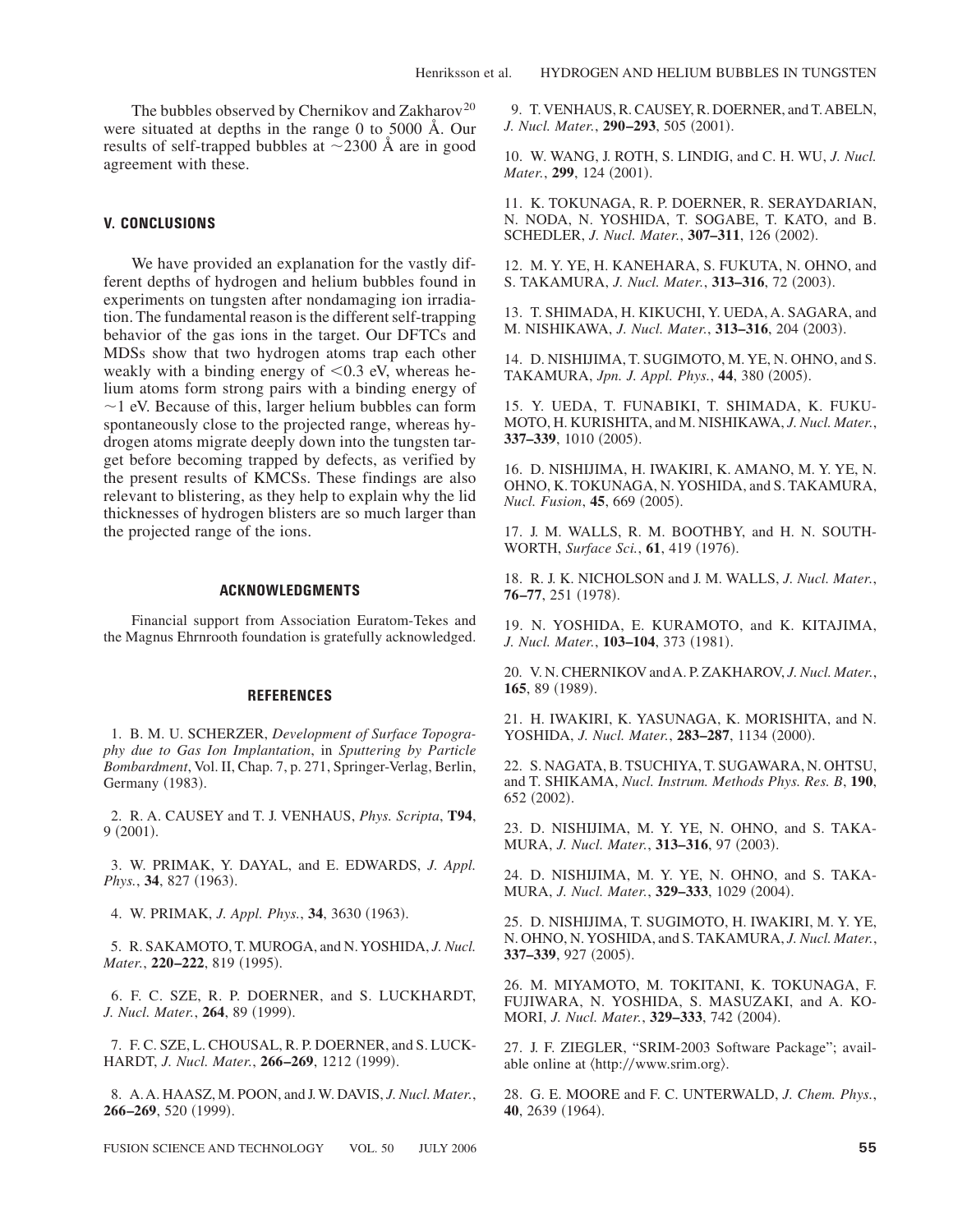Henriksson et al. HYDROGEN AND HELIUM BUBBLES IN TUNGSTEN

29. L. N. RYABCHIKOV, *Ukr. Fiz. Zh. (Ukr. Phys. J.)*, **9**, 293  $(1964).$ 

30. R. FRAUENFELDER, *J. Vac. Sci. Technol.*, **6**, 388 (1969).

31. A. P. ZAKHAROV, V. M. SHARAPOV, and E. I. EVKO, *Fiz-Khim. Mekh. Mater.*, 9, 29 (1973).

32. P. FRANZEN, C. GARCIA-ROSALES, H. PLANK, and V. K. ALIMOV, *J. Nucl. Mater.*, 241-243, 1082 (1997).

33. G. A. ESTEBAN, A. PERUJO, L. A. SEDANO, and K. DOUGLAS, *J. Nucl. Mater.*, **295**, 49 (2001).

34. R. A. CAUSEY, *J. Nucl. Mater.*, 300, 91 (2002).

35. J. AMANO and D. N. SEIDMAN, *J. Appl. Phys.*, **56**, 983  $(1984).$ 

36. A. T. MACRANDER and D. N. SEIDMAN, *J. Appl. Phys.*, **56**, 1623 (1984).

37. H. WIPF, *Hydrogen in Metals III*, in *Topics in Applied Physics*, Vol. 73, Chap. 3, p. 51, Springer-Verlag, Berlin, Germany (1997).

38. D. R. LIDE, *CRC Handbook of Chemistry and Physics*, 82nd ed., CRC Press, Boca Raton, Florida (2001).

39. R. BEHRISCH, J. BOTTIGER, W. ECKSTEIN, U. LITT-MARK, J. ROTH, and B. M. U. SCHERZER, *Appl. Phys. Lett.*, **27**, 199 (1975).

40. E. P. EERNISSE and S. T. PICRAUX, *J. Appl. Phys.*, **48**,  $9(1977).$ 

41. Y. V. MARTYNENKO, *Radiat. Effects*, **45**, 93 (1979).

42. S. T. PICRAUX, *Nucl. Instrum. Methods*, **182/183**, 413  $(1981).$ 

43. A. C. SWITENDICK, *Hydrogen in Metals I*, in *Topics in Applied Physics*, Vol. 28, Chap. 5, p. 101, Springer-Verlag, Berlin, Germany (1978).

44. J. K. NØRSKOV, *Phys. Rev. B*, 20, 446 (1979).

45. R. B. McLELLAN, *Scripta Metall.*, 9, 681 (1975).

46. J. K. NØRSKOV, F. BESENBACHER, J. BOTTIGER, B. B. NIELSEN, and A. A. PISAREV, *Phys. Rev. Lett.*, **49**, 1420  $(1982).$ 

47. P. NORDLANDER, J. K. NØRSKOV, and F. BESEN-BACHER, *J. Phys. F: Met. Phys.*, 16, 1161 (1986).

48. J. K. NØRSKOV, *Europhysics News*, **19**, 65 (1988).

49. K. O. E. HENRIKSSON, K. NORDLUND, J. KEINO-NEN, D. SUNDHOLM, and M. PATZSCHKE, *Phys. Scripta*, **T108**, 95  $(2004)$ .

50. K. O. E. HENRIKSSON, K. NORDLUND, and J. KEINO-NEN, *Nucl. Instrum. Methods Phys. Res. B*, 244, 377 (2006). 51. K. TOKUNAGA, M. J. BALDWIN, R. P. DOERNER, N. NODA, Y. KUBOTA, N. YOSHIDA, T. SOGABE, T. KATO, and B. SCHEDLER, *J. Nucl. Mater.*, 337-339, 887 (2005).

52. M. I. GUSEVA et al., *J. Nucl. Mater.*, **290–293**, 1069 (2001).

53. K. O. E. HENRIKSSON, K. NORDLUND, A. KRASH-ENINNIKOV, and J. KEINONEN, *Appl. Phys. Lett.*, **87**, 163113  $(2005).$ 

54. G. J. ACKLAND and R. THETFORD, *Phil. Mag. A*, **56**, 15  $(1987).$ 

55. J. F. ZIEGLER, J. P. BIERSACK, and U. LITTMARK, *The Stopping and Range of Ions in Matter*, Pergamon, New York  $(1985).$ 

56. N. JUSLIN, J. NORD, K. O. E. HENRIKSSON, P. TRÄSKELIN, E. SALONEN, K. NORDLUND, P. ERHART, and K. ALBE, *J. Appl. Phys.*, 98, 123520 (2005).

57. V. MILMAN, B. WINKLER, J. A. WHITE, C. J. PICK-ARD, M. C. PAYNE, E. V. AKHMATSKAYA, and R. H. NOBES, Int. J. Quant. Chem., 77, 895 (2000).

58. J. P. PERDEW, J. A. CHEVARY, S. H. VOSKO, K. A. JACKSON, M. R. PEDERSON, D. J. SINGH, and C. FIOL-HAIS, *Phys. Rev. B*, 46, 6671 (1992).

59. G. KRESSE and J. JOUBERT, *Phys. Rev. B*, **59**, 1758  $(1999).$ 

60. P. E. BLÖCHL, *Phys. Rev. B*, **50**, 17953 (1994).

61. K. A. FICHTHORN and W. H. WEINBERG, *J. Chem. Phys.*, 95, 1090 (1991).

62. A. B. BORTZ, M. H. KALOS, and J. L. LEBOWITZ, *J. Comput. Phys.*, 17, 10 (1975).

63. S. T. PICRAUX and F. L. VOOK, *J. Nucl. Mater.*, **53**, 246  $(1974).$ 

64. S. T. PICRAUX and F. L. VOOK, *Phys. Rev. Lett.*, **33**, 1216 (1974).

65. E. LIGEON, R. DANIELOU, J. FONTENILLE, and R. EYMERY, *J. Appl. Phys.*, **59**, 108 (1986).

66. S. NAGATA and K. TAKAHIRO, *J. Nucl. Mater.*, **283– 287**, 1038 (2000).

67. M. ALONSO and E. FINN, *Fundamental University Physics Volume III: Quantum and Statistical Physics*, Addison-Wesley, Reading, Massachusetts (1968).

68. J. T. M. DE HOSSON, A. W. SLEESWYK, L. M. CASPERS, W. VAN HEUGTEN, and A. VAN VEEN, *Sol. State Comm.*, **18**, 479 (1976).

69. W. D. WILSON and C. L. BISSON, *Radiat. Eff.*, **19**, 53  $(1973).$ 

**56** FUSION SCIENCE AND TECHNOLOGY VOL. 50 JULY 2006